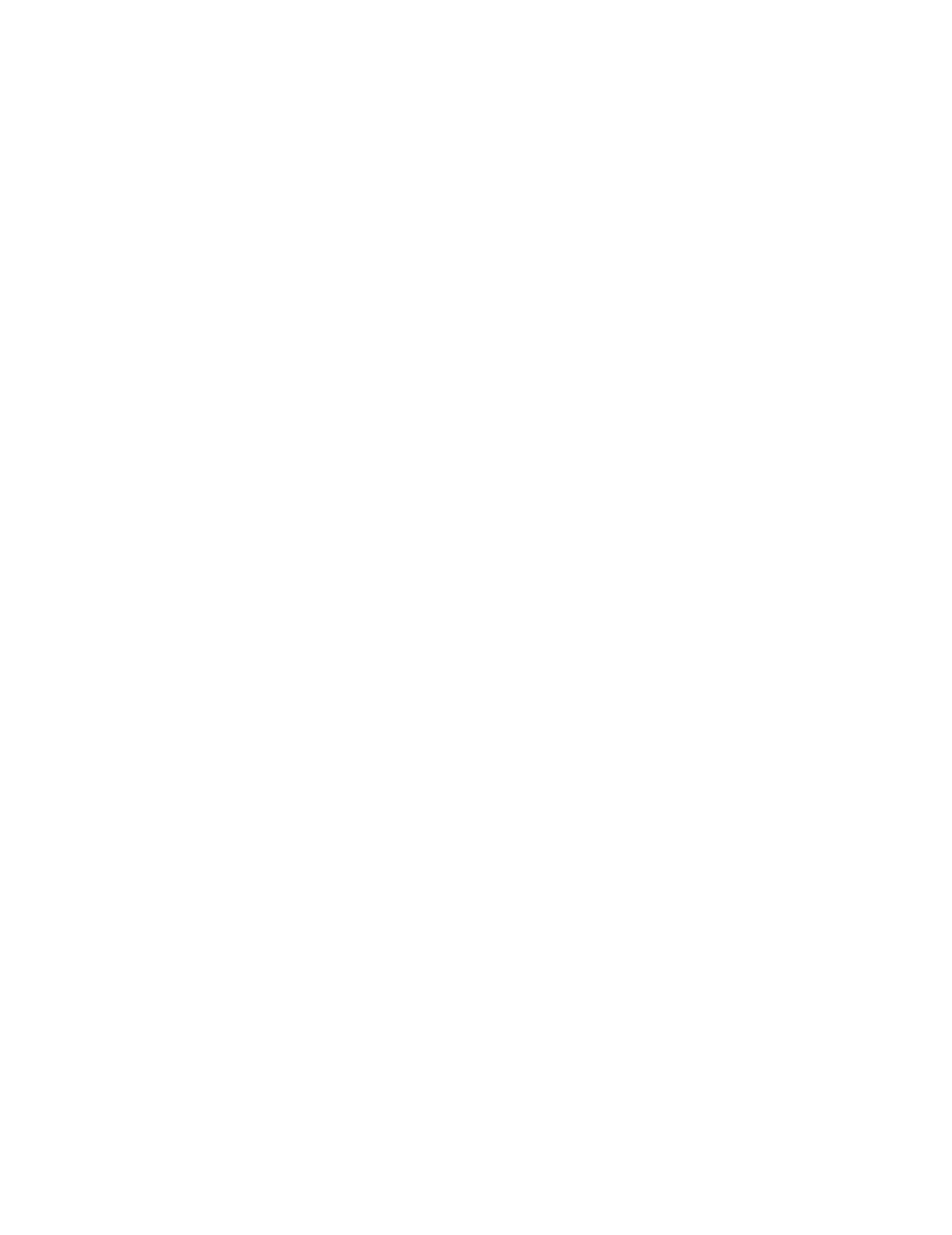# READING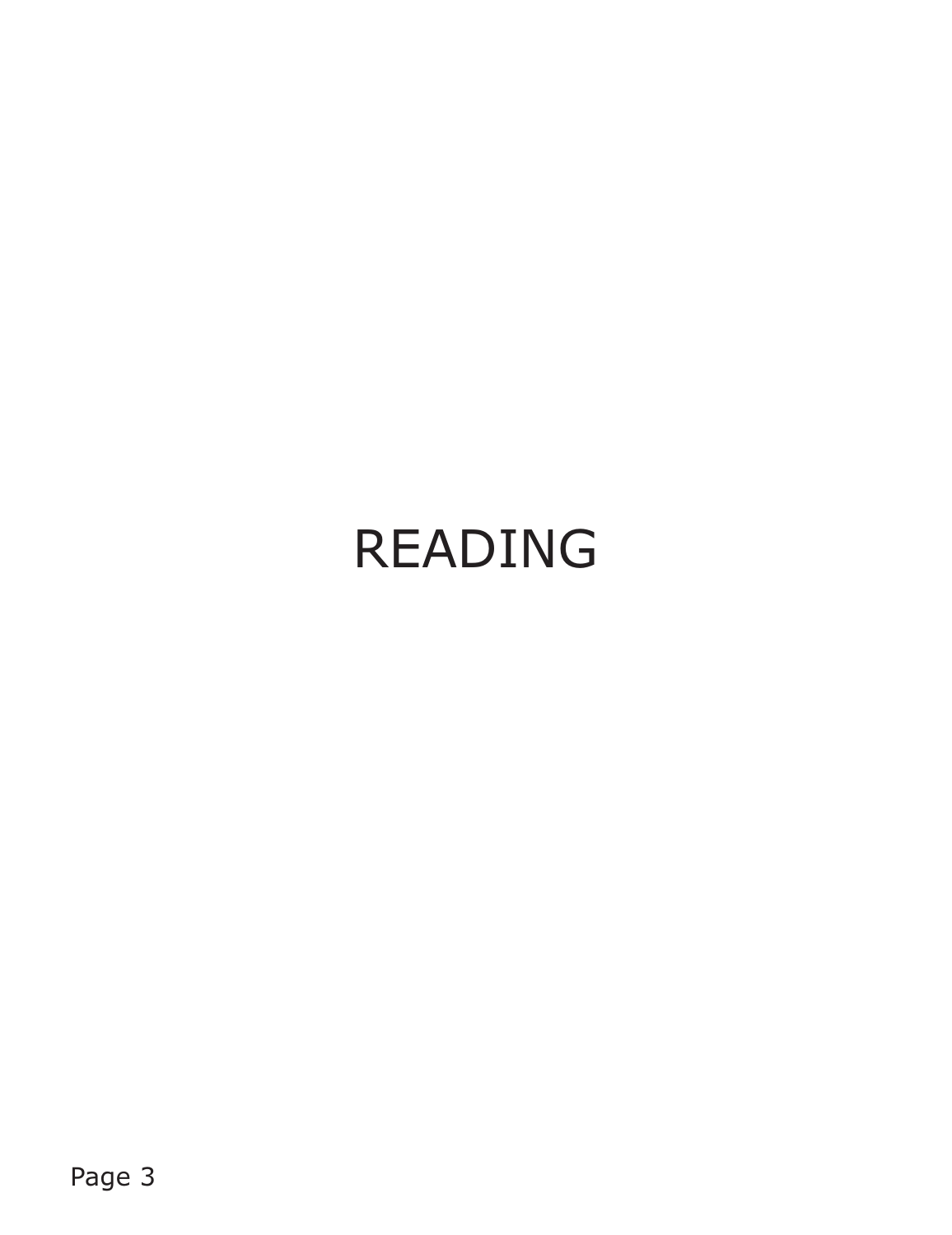**Read the selection and choose the best answer to each question. Then fill in the answer on your answer document.**

*High school student Mary Elizabeth Cep, known to her friends as Lola (and to her family as the Drama Queen), recently moved with her mother and twin sisters from New York City to Dellwood, New Jersey. Lola, who aspires to be an actress, hates living in the suburbs, where she believes everyone looks and acts the same. She decides to try out for the lead role in the school play—a role that Carla Santini, the most popular girl in school, believes should be hers. When Lola wins the lead role, Carla persuades most of the student body to ignore Lola, and Lola decides to quit the play. In the following excerpt, Lola is confronted by her best friend Ella, who is disappointed by Lola's decision.*

### *from* **Confessions of a Teenage Drama Queen**

*by Dyan Sheldon*

- *1* I heard my mother get up and go into the kitchen. I heard the twins erupt into consciousness. I heard the radio go on. The weather was going to be mild and sunny. I'd been hoping for rain. Rain's always so comforting when you're unhappy. And then I heard the front bell. I looked at my clock. It was too early for the mailman with a package, or even for the UPS man, come to take some boxes of dinnerware away.
- *2* Pam tripped over something and fell, so Paula reached the door first.
- *3* "She's sick!" shouted Paula. "She isn't going to school today. So now we don't have to go to her boring play."
- *4* "Now nobody has to go to the boring play," said Ella.
- *5* This was not Ella-like behavior, this coming to the house at seven-thirty in the morning. She hadn't been able to bring me my homework the afternoon before because she had to do something with her mother at the last minute, but I'd figured she'd wait till the weekend to come. I had the thought to jump up and lock the door, but before I could, it opened and Ella Marjorie Gerard, the girl once destined to be picked as Most Shy in our highschool yearbook, marched in.
- *6* "I want to talk to you," said Ella, and she slammed the door in Pam and Paula's faces.
- *7* "Not now," I said. I rubbed my eyes sleepily. "I just woke up."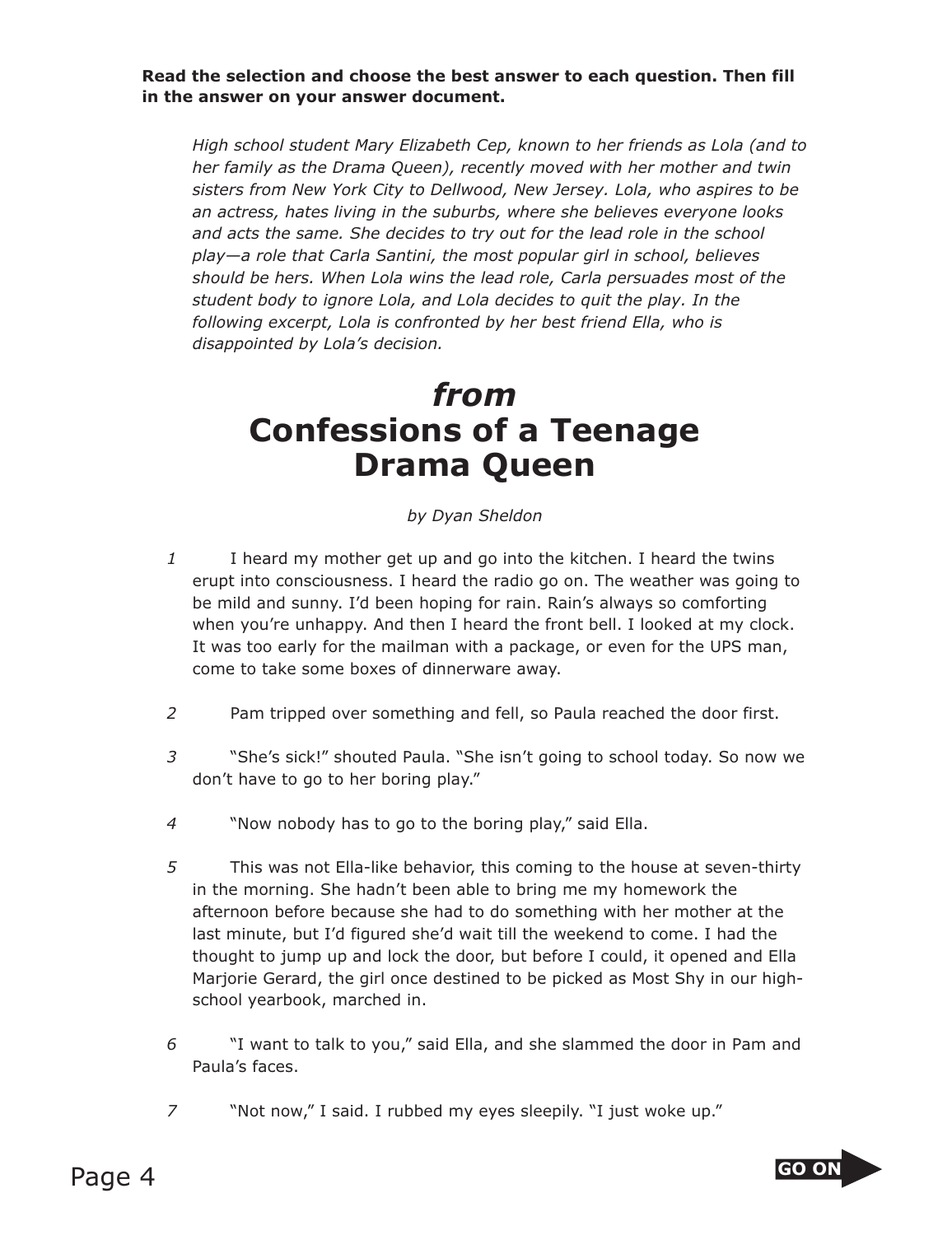- *8* Ella threw her book bag on the foot of my bed. "Oh, sure you did," said Ella.
- *9* "I really don't feel well—" I began.
- *10* "You can cut the act," said the most polite and well-mannered teenager in New Jersey. "I know what you're doing." She grabbed the blanket and yanked it off me. "And I'm not going to let you get away with it. Get up now and get dressed for school."
- *11* I stared at her, agog. I'd never heard Ella talk to anyone like that. I didn't think she was capable of it.
- *12* "I'm telling you I'm sick," I said. I pulled the blanket back around me, shivering slightly. "I have a fever," I told her. "Ask my mother."
- *13* "What do you think I am, stupid?" asked Ella. "You're not sick. You're bailing out of the play." She folded her arms in front of her and set her jaw. She looked like she was in a play herself. "You're giving up," said Ella.
- *14* Admitting defeat was getting easier and easier.
- *15* "All right," I snapped. "So what if I am?" I glared at her. "I wish I'd done it when you wanted me to. I could have saved myself a lot of time and trouble."
- *16* "Well, I don't want you to now," said Ella. She dropped her arms and sat down on the bed. "You can't do this, Lola. Everybody's depending on you."
- *17* Sure they were. Depending on me to play the fool.
- *18* "Hah hah," I said. "Nobody will even notice the difference."
- *19* "Of course they will," said Ella. "What about your parents? And your grandparents? And me? And Sam? $1$  Sam's never been to a school function before in his life. He's only going for you."
- *20* "Maybe he can get a refund." I fluffed up my pillow and leaned back. "Maybe all of you can."
- *21* "I can't believe I'm hearing this," said Ella. "This isn't like you at all. What happened to the person who never gives up? What happened to the person who told me her motto was 'never say die'?"
- *22* "I don't know," I said. Which was true. "I guess she bailed out, too."
- *23* Ella gazed at me in silence for several seconds.



 $1$ Sam is a friend of Lola's who admires the way Lola stood up to Carla Santini.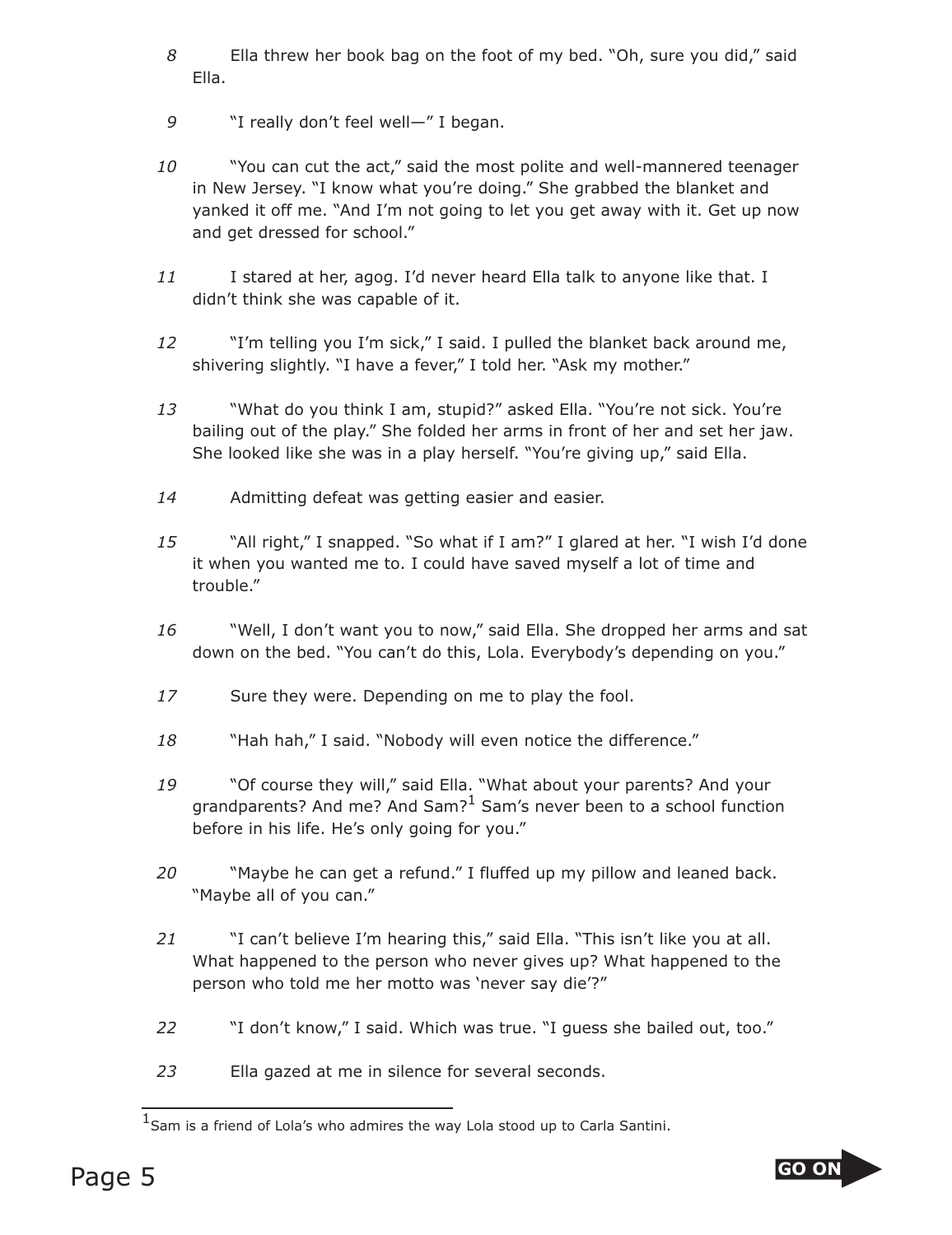- *24* "So that's it?" she said at last. "All that stuff you told me about passion and art and putting your work before yourself, that was just more of your lies?"
- *25* "Of course not," I said. "That's what's important. It's just that I—"
- *26* "You're just the same as Carla, aren't you?" Ella stood up. "It's all me, me, me, and I, I, I. Nobody else counts for anything, do they?"
- *27* I stood up, too.
- *28* "That's not true and you know it!" I felt like I was falling apart inside.
- *29* "No, I don't know it!" Ella screamed back. "You haven't given one thought to anybody else in all this. It's all been about you." She flung her arms wide, appealing to the gods themselves. "What about me?" she demanded. "I was miserable until you came to Dellwood. Totally miserable. I thought that everybody's life was like mine, just doing all the things you're supposed to do when you're supposed to do them, and never questioning anything. I thought that when I grew up, all I could expect was a life like my parents'." She was trembling with rage. "And then I met you. You gave me courage, Lola. You taught me that you can make life what you want."
- *30* I reached out to touch her shoulder. I'd never seen Ella cry before. "Ella,  $I -$ "
- *31* She jumped back as though I'd threatened her with a saber. "Don't touch me!" She wiped her eyes with the sleeve of her shirt. "You're a sham, Lola Cep; that's what you are. I thought being the best Eliza Doolittle you could be was what mattered to you. But it isn't. Because if it was, you'd go on tonight and you'd be the best Eliza Doolittle, no matter what Carla Santini says or does." Ella's face was red and blotchy from crying. "Don't you get it, Lola? That's the one thing she can't do anything about. The one thing nobody can do anything about! And you're just going to hand it to her."
- *32* By now, I was crying, too.
- *33* "What's going on in there?" called my mother. She started banging on the door. "Mary? Ella?"
- *34* I snuffed back a few million tears. "Nothing," I shouted back through my sobs. "I've had a miraculous recovery."

CONFESSIONS OF A TEENAGE DRAMA QUEEN. Copyright © 1999 by Dyan Sheldon. Reproduced by permission of Candlewick Press, Somerville, MA on behalf of Walker Books, London.

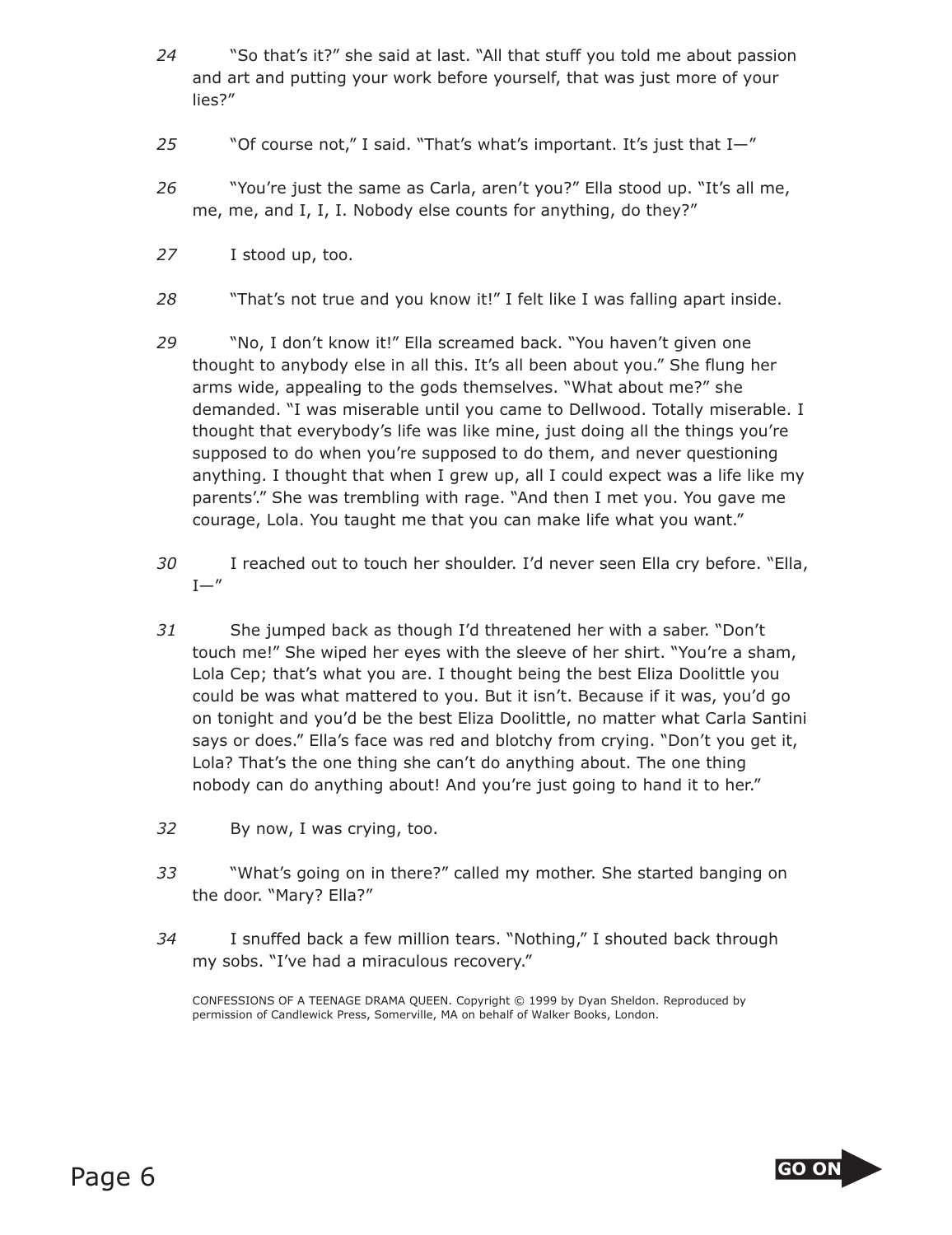- **1** The reader can conclude that when Ella arrives at Lola's house, Ella is
	- **A** envious of Lola for getting a role in the school play
	- **B** grateful to Lola for helping her become more confident
	- **C** timid about confronting Lola for pretending to be sick
	- **D** furious with Lola over her decision to quit

**2** Which statement best expresses the main theme of the excerpt?

- **F** It is important for people to accept their friends' decisions.
- **G** People should be true to their own goals.
- **H** It is best to avoid problems rather than try to solve them.
- **J** Friends who have overcome obstacles give useful advice.

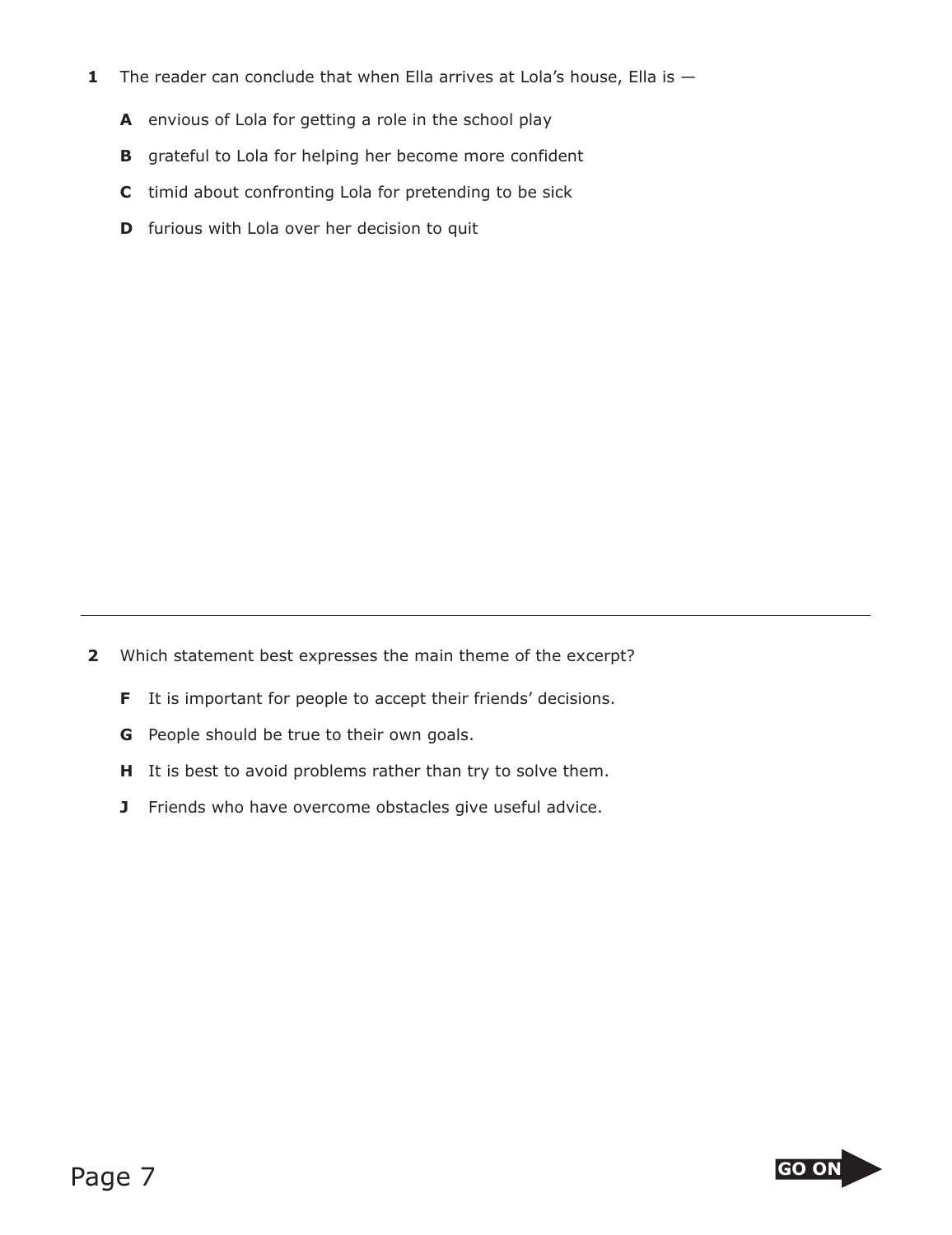**3** Read these sentences from paragraph 34.

*"Nothing," I shouted back through my sobs. "I've had a miraculous recovery."*

These sentences show that Lola —

- **A** hopes her mother does not realize she is angry
- **B** plans to continue to cry with Ella
- **C** has decided to perform in the play
- **D** has agreed to let Carla have the lead role in the play

- **4** The author included paragraph 15 in order to
	- **F** explain why Lola has decided she does not want to perform in the play
	- **G** let the reader know that at one time Ella did not want Lola to act in the play
	- **H** show the reader that Lola is no longer interested in being in the play
	- **J** demonstrate that Ella is upset with Lola for not following her earlier advice about being in the play

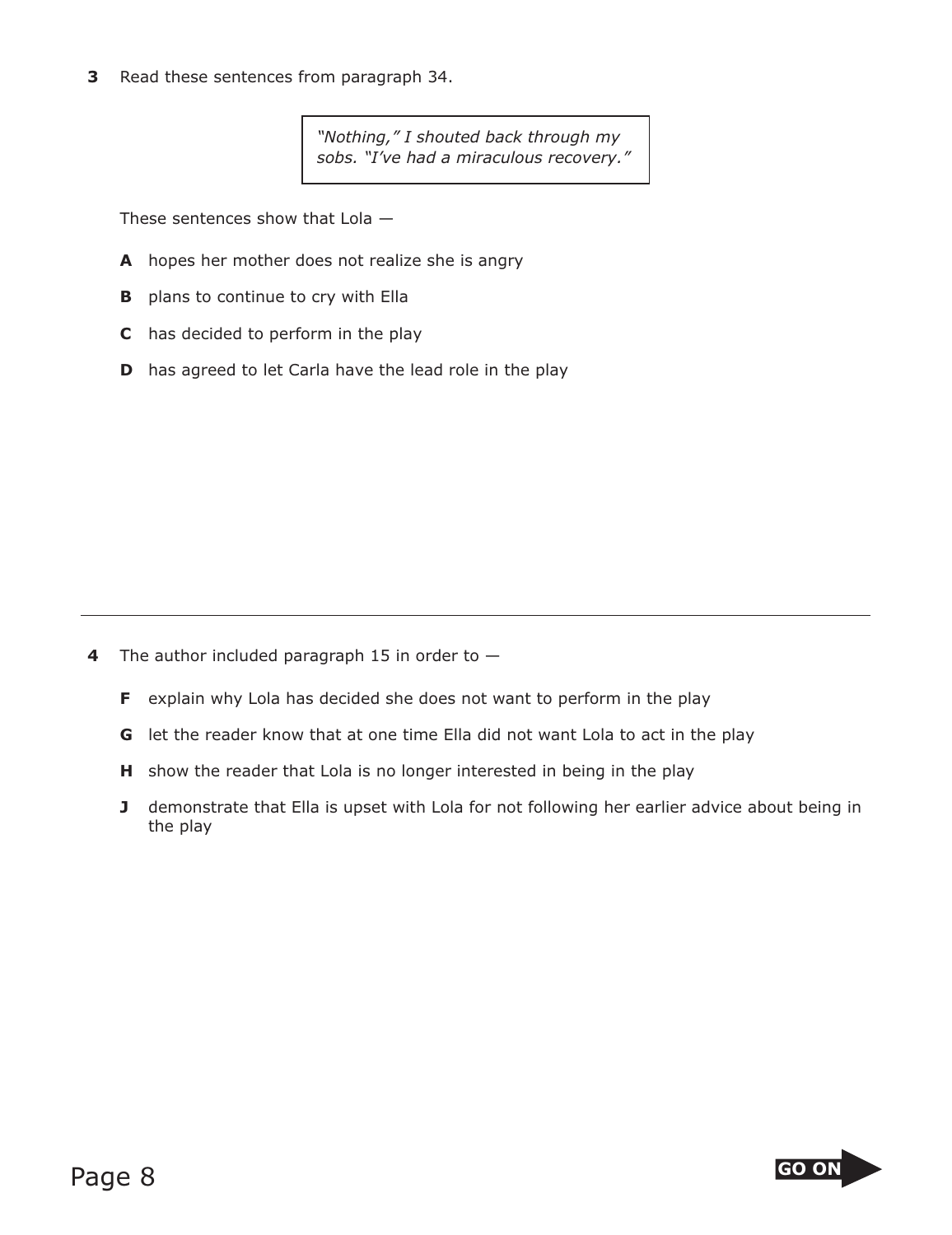- **5** What effect does Ella's uncharacteristic behavior have on the resolution of the excerpt?
	- **A** It reminds Lola of what is most important to her.
	- **B** It makes Lola question her friendship with Ella.
	- **C** It forces Lola to think about revising her motto.
	- **D** It helps Lola accept the fact that she is not as talented as Carla.

**6** Which sentence best explains why Lola is surprised by Ella's actions?

- **F** *She hadn't been able to bring me my homework the afternoon before because she had to do something with her mother at the last minute, but I'd figured she'd wait till the weekend to come.*
- **G** *Ella's face was red and blotchy from crying.*
- **H** *Ella gazed at me in silence for several seconds.*
- **J** *I had the thought to jump up and lock the door, but before I could, it opened and Ella Marjorie Gerard, the girl once destined to be picked as Most Shy in our high-school yearbook, marched in.*

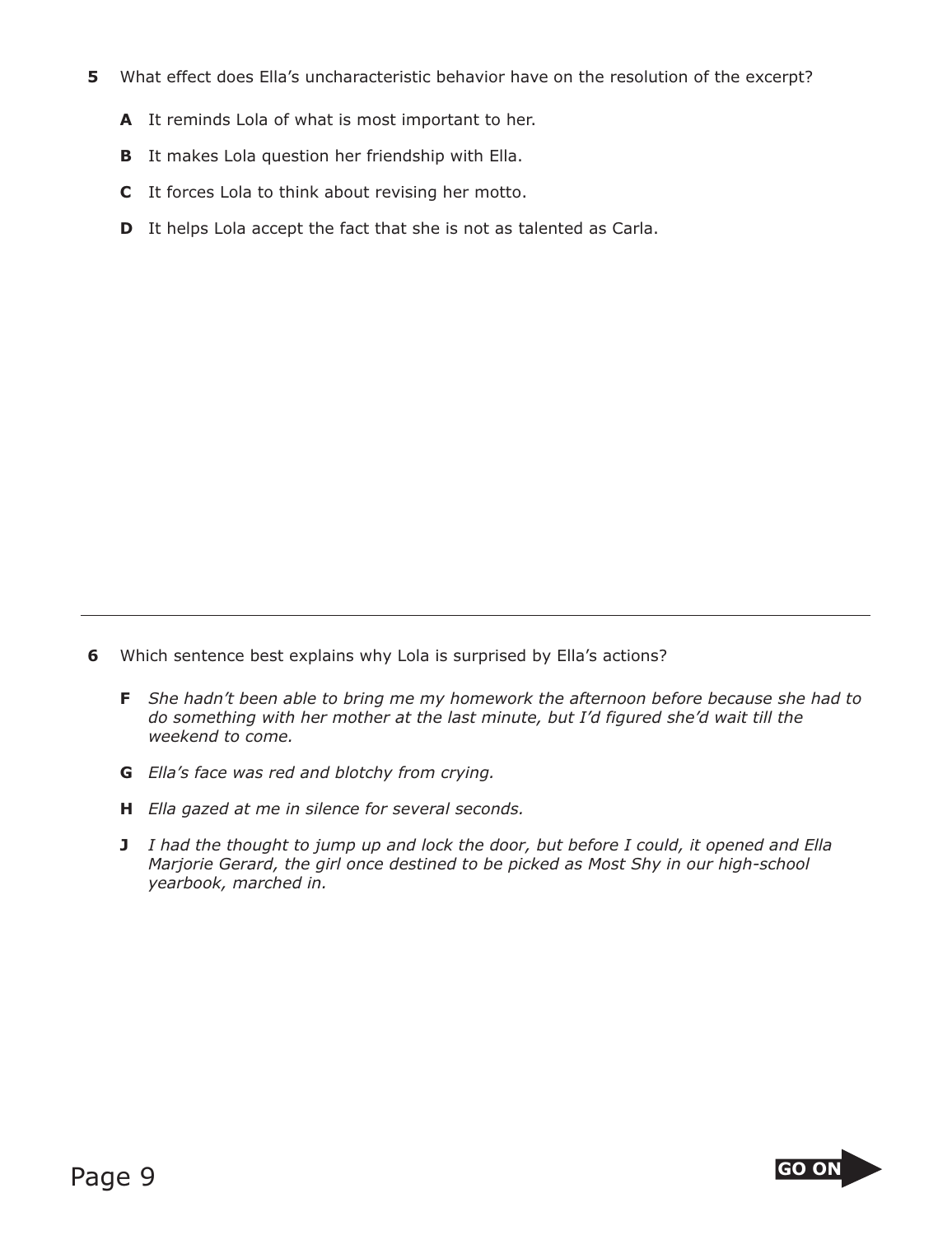- **7** The author included paragraph 28 to  $-$ 
	- **A** demonstrate how upset Lola is about quitting the play
	- **B** convey how hurt Lola is by Ella's words
	- **C** reveal how unhappy Lola is about living in the suburbs
	- **D** illustrate how sad Lola feels about the way her classmates are treating her

- **8** Which event triggers the main problem in the excerpt?
	- **F** Lola getting the role Carla Santini wanted in the play
	- **G** Lola moving to a new school in the suburbs
	- **H** Lola pretending to be sick on the day of the play
	- **J** Lola arguing with Ella about her decision

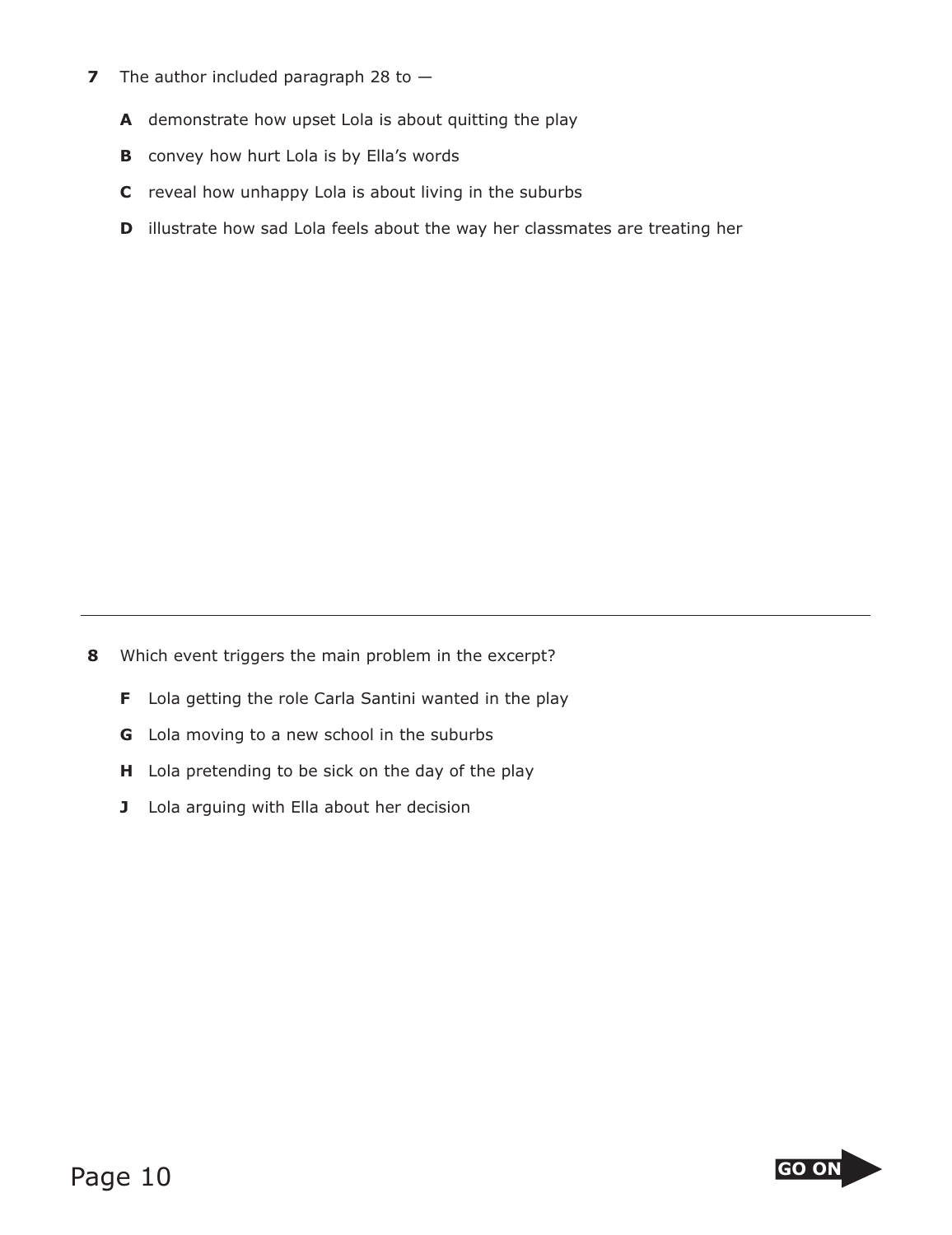- **9** Which of these best expresses Ella's admiration for Lola?
	- **A** "*You taught me that you can make life what you want."*
	- **B** "*What happened to the person who never gives up?"*
	- **C** "*Everybody's depending on you."*
	- **D** "*This isn't like you at all."*

**10** Which statement best expresses the main conflict in the excerpt?

- **F** Lola is upset that her best friend Ella has come to her house so early in the morning.
- **G** Carla Santini, the most popular girl in school, wants the lead role in the school play.
- **H** Ella respects Lola and wants her to talk to Carla Santini and her classmates.
- **J** Lola tries to avoid performing in a play because of the negative reaction she has received at school.

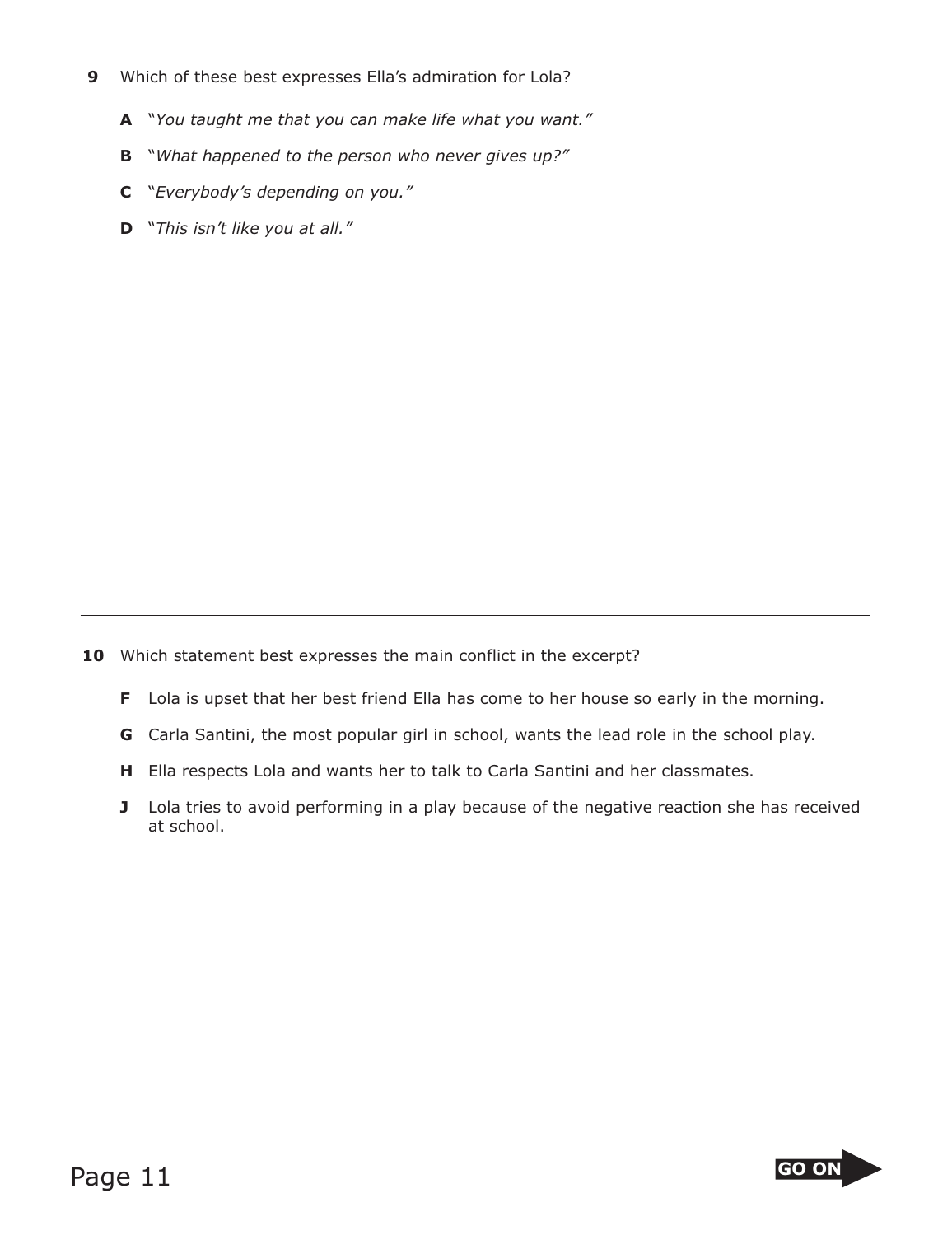**Read the selection and choose the best answer to each question. Then fill in the answer on your answer document.**

### **Midnight**

*by Sara Holbrook*

 When it's Sunday and it's midnight, the weekend put back in its chest,

*5* the toys of recreation, party times and needed rest.

> When I lie in wait for Monday

- *10* to grab me by the ear, throw me at the shower, off to school and when I hear the train at midnight
- *15* from so many miles away . . . when it's Sunday . . . and it's midnight . . . the train in passing brays and boasts
- *20* it's steel-track-straight, on schedule, arrival times to keep. And I meander to its rhythm, flopping like a fish. *25* Why can't I get to sleep?
- Why can't I get to sleep?

"Midnight" from *Walking on the Boundaries of Change* by Sara Holbrook. Copyright © 1998 by Sara Holbrook. Published by Wordsong, an imprint of Boyds Mills Press. Used by permission.

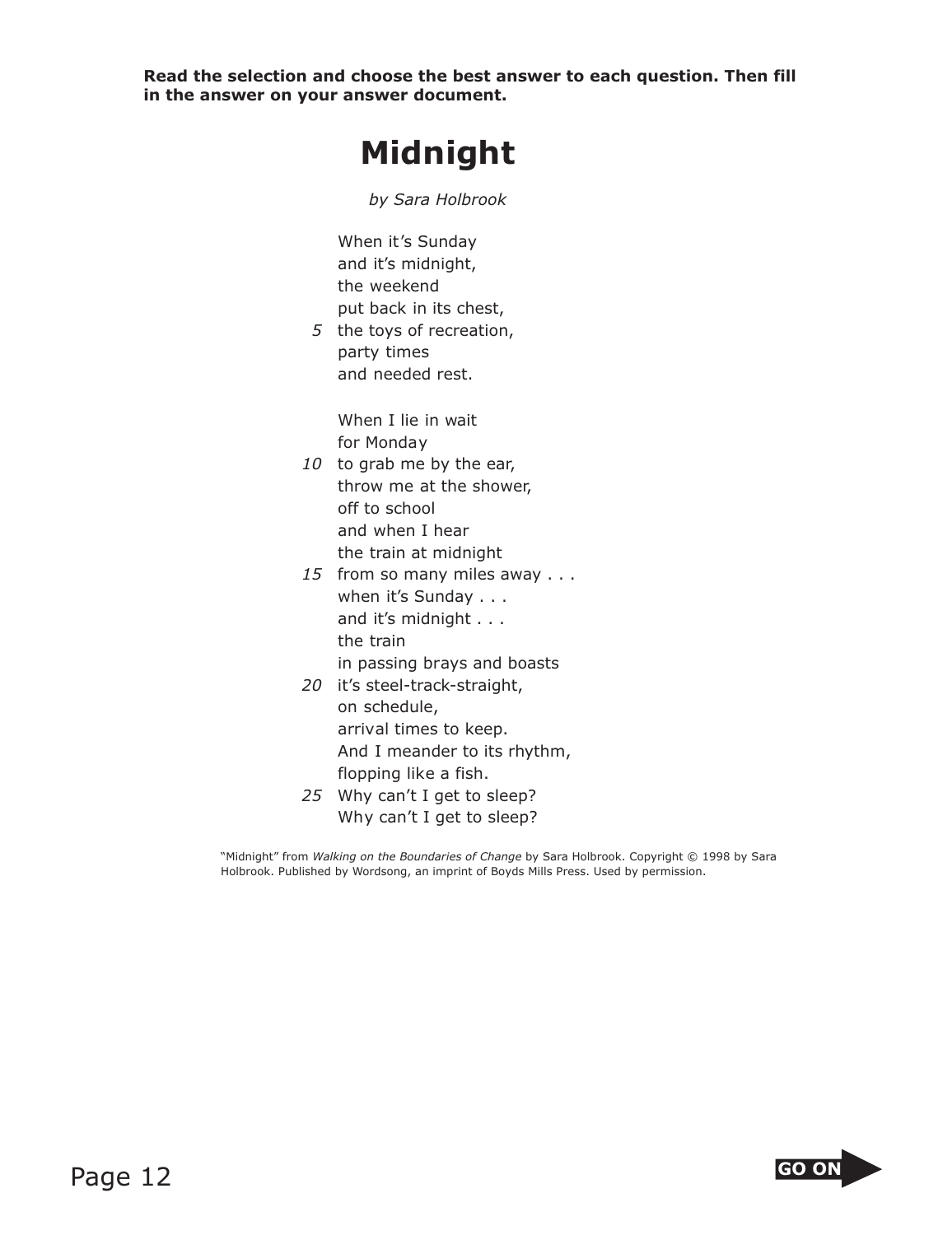- 11 How are the train and the speaker similar?
	- **A** Like the train that has a schedule to keep, the speaker has an approaching responsibility.
	- **B** Like the train that brays and boasts, the speaker acts in an overly proud manner.
	- **C** Like the train that travels at midnight, the speaker prefers to work during the night.
	- **D** Like the train that stays on a straight course, the speaker avoids change.

- **12** Which line from the poem best expresses the speaker's sense of dread?
	- **F** Line 2: and it's midnight,
	- **G** Line 7: and needed rest.
	- **H** Line 8: When I lie in wait
	- **J** Line 15: from so many miles away . . .

- **13** The metaphor in the first stanza is used to emphasize that the  $-$ 
	- **A** speaker behaves like a small child on the weekend
	- **B** speaker's weekend of fun and relaxation is over
	- **C** speaker uses the weekend to organize things
	- **D** speaker's time is wasted during the weekend

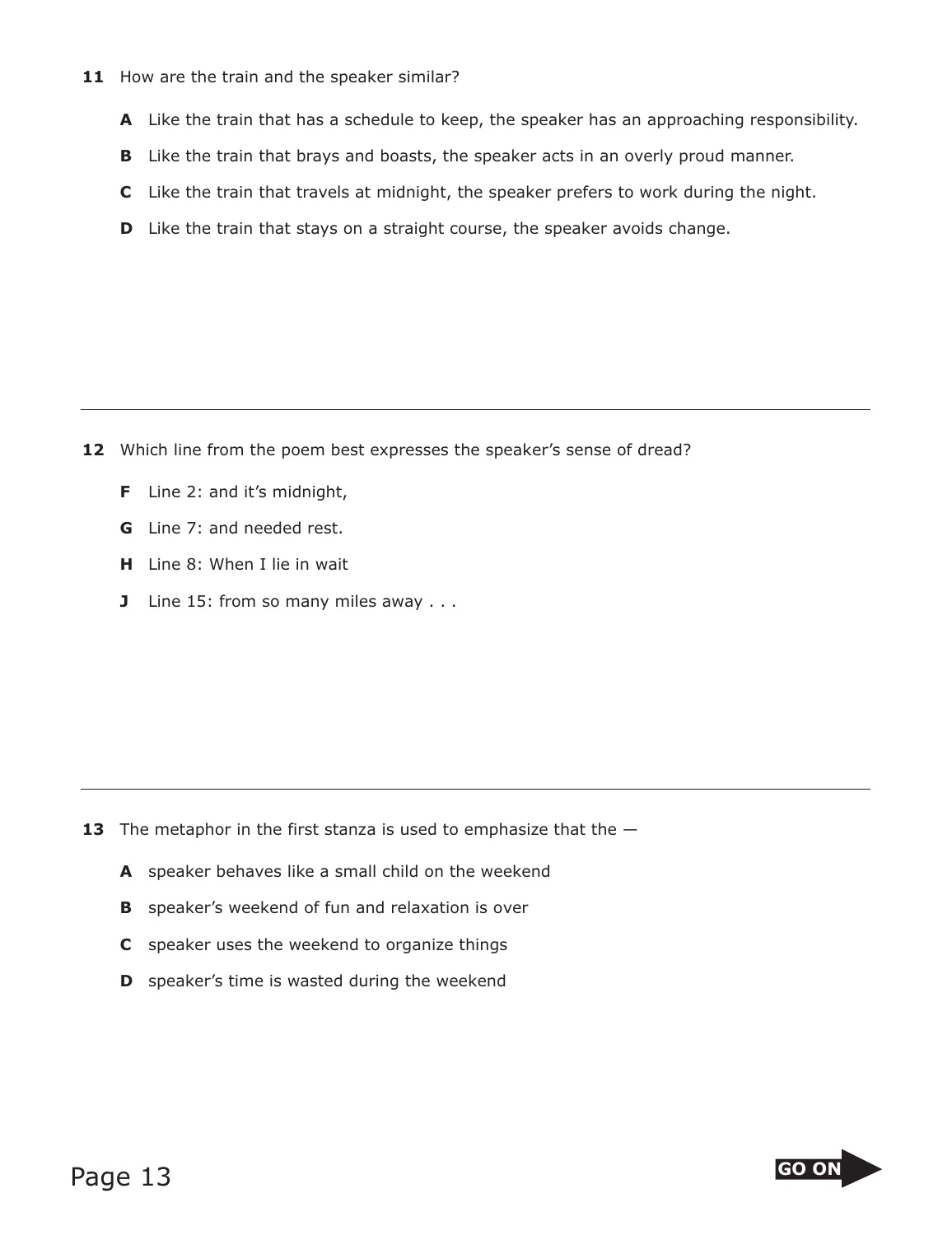- **14** The poet uses a simile in lines 23 and 24 to reveal that the speaker  $-$ 
	- **F** wants to be outside
	- **G** cannot get comfortable
	- **H** does not like fishing
	- **J** might be having a dream

**15** Dividing the poem into two stanzas allows the poet to  $-$ 

- **A** compare the speaker's schedule with the train's schedule
- **B** ask questions to keep the reader guessing about what will happen
- **C** contrast the speaker's feelings about weekends and Mondays
- **D** incorporate reminders for the reader about where the action takes place

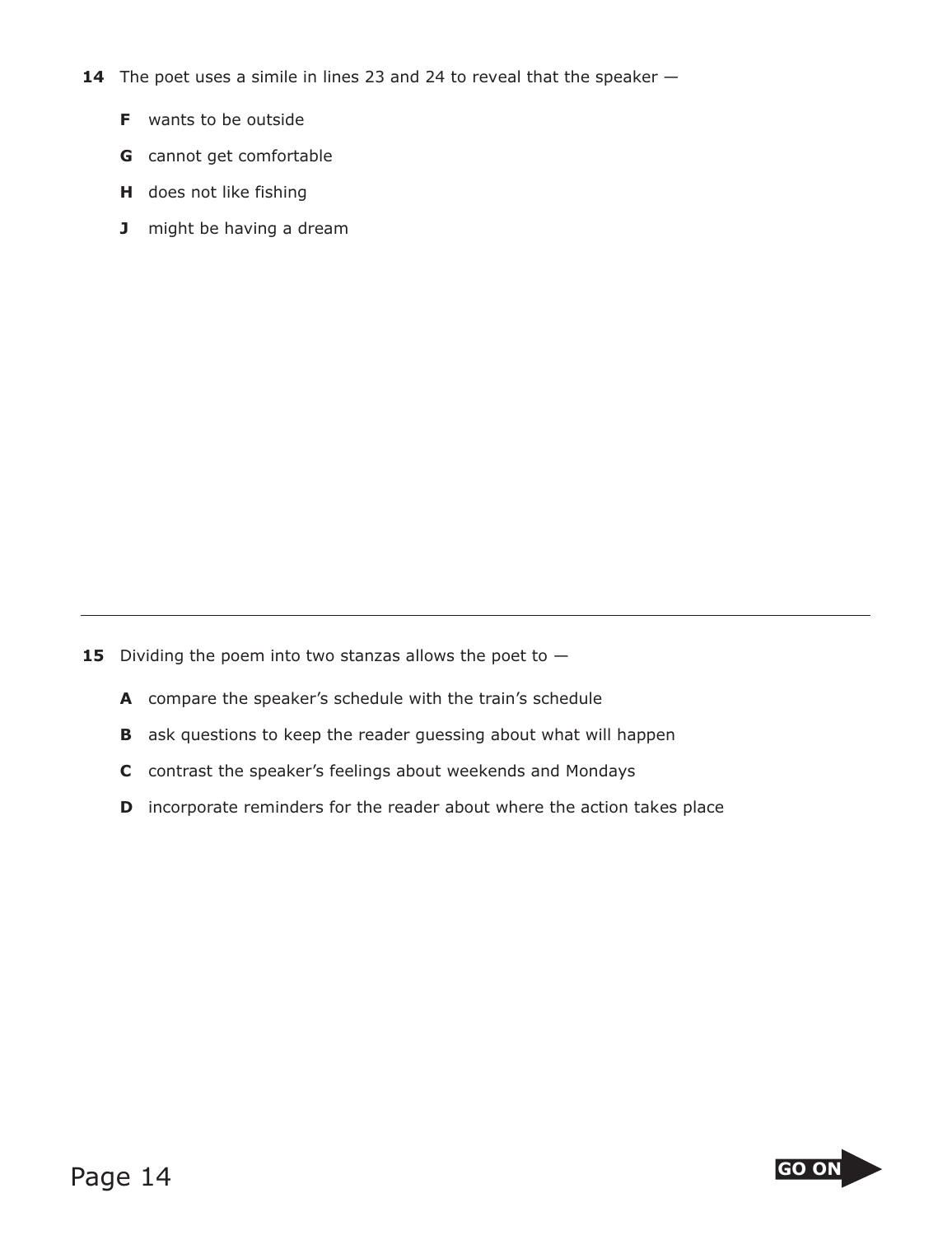- **16** The train is important to the poem because it represents -
	- **F** reflecting on the past
	- **G** visiting distant places
	- **H** following a planned routine
	- **J** interrupting peaceful memories

**17** The poet likely intends for the last two lines to express the speaker's  $-$ 

- **A** regret over the experiences of the weekend
- **B** concern about doing well in school
- **C** fear of the arriving train
- **D** anxiety about the coming day

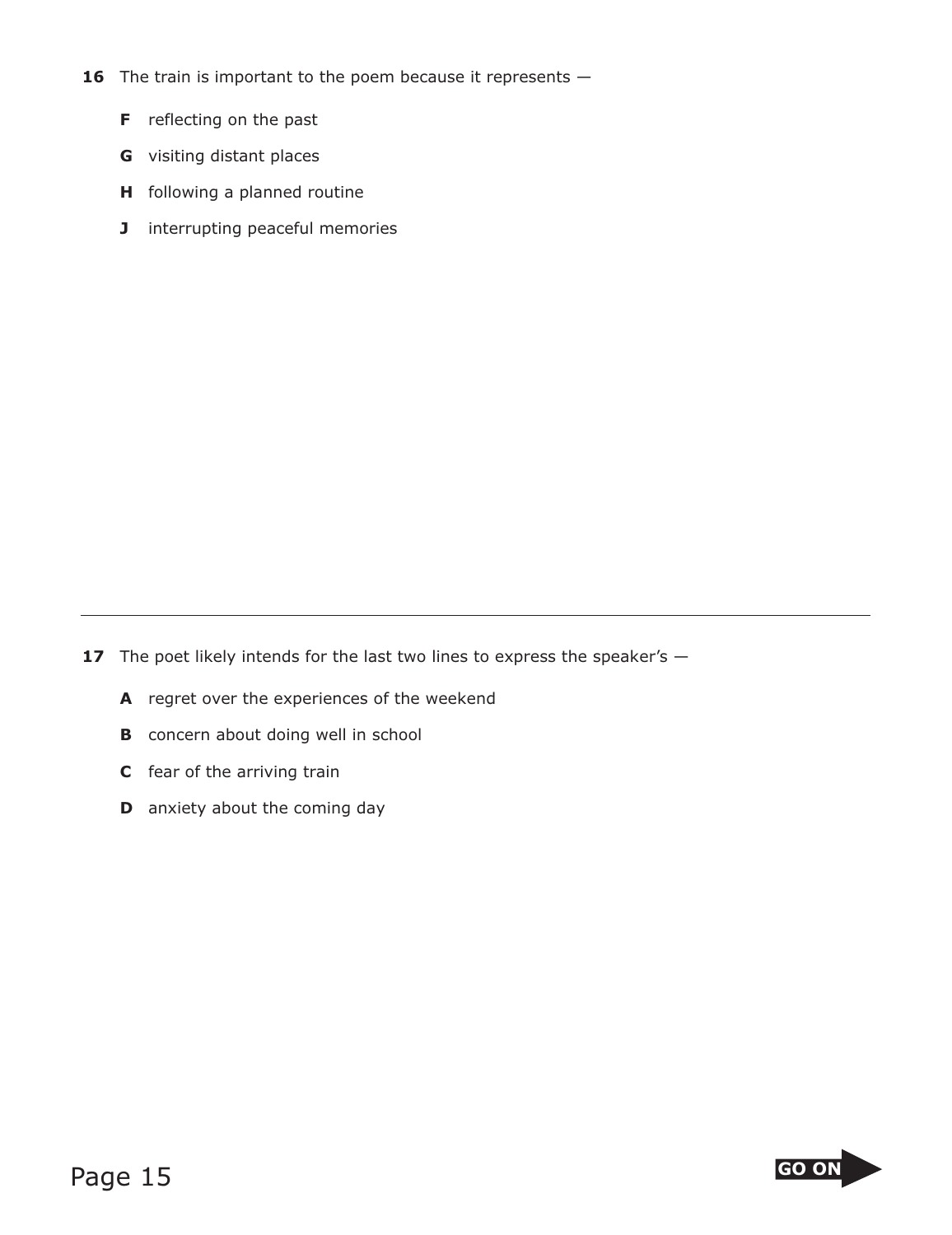**Read the selection and choose the best answer to each question. Then fill in the answer on your answer document.**

### **Marching to Different Drummers**

#### *by Charles Boisseau*

- *1* Imagine flying over Texas on some warm Friday night this autumn.
- *2* Look down from your window seat and you could easily spot a most interesting phenomenon: all those blazing stadium lights and the buzzing of all the crowds attending hundreds of high school football games simultaneously under way across the Lone Star State. At halftime, you'll see a real spectacle: uniformed marchers fanning across green fields, forming patterns, drumming beats, blaring horns, flashing flags and twirling batons.
- *3* As you hover, consider this: Every Friday night during the fall, an estimated 140,000 young people from more than 850 Texas high schools dress up in crisp uniforms, tall hats with fancy plumes and gawky white shoes, and march and make music for countless fans, family members and townspeople.
- *4* We all know that Texans are mad about football, and the players usually get the attention. But what's a football game without the marching band?
- *5* "Yes, you can say that Texas has more high school bands and more participants than any other state. That's pretty much a 'no brainer' when you consider the size of the state and the number of bands," said Richard Floyd. He's state director of music for the University Interscholastic League (UIL), the governing body that oversees extracurricular academic, athletic and music contests in the state's public school system.
- *6* Floyd and a chorus of other educators cite numerous national studies showing a link between studying music and improved cognitive skills, higher scores on standardized tests and lower dropout rates.
- *7* Texas not only has the most marching bands, but it also has earned a reputation for having some of the nation's best, with many bands touring the country, winning national awards and sending graduates on to music careers. To be sure, most band members don't make music their life and may seldom play after they graduate, but band alumni will likely tell you that it was there they learned the skills and habits for success.
- *8* With the football season well under way, it's an ideal time to tune in and learn more about high school marching bands.

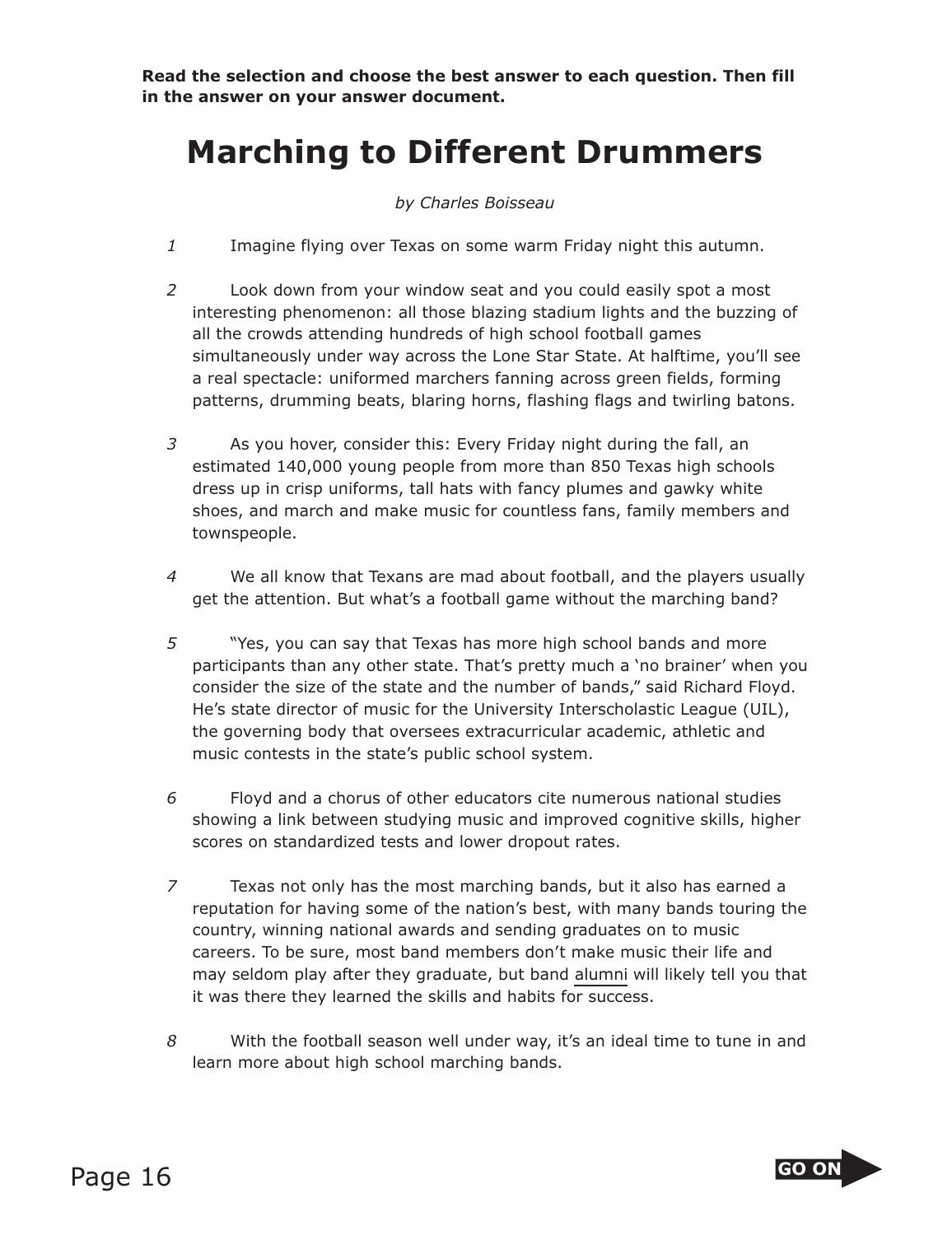### **Bands in All Sizes**

- *9* Texas marching bands range in size from Class 5A Allen High School's approximately 650 members, including a drill team and color guard, to numerous Class 1A schools, and others, with 20 or fewer members.
- *10* Known as the Allen Eagle Escadrille (French for "squadron"), Allen's band is considered the largest in the country—high school or college. It's larger than The University of Texas or Texas A&M University bands, each of which has fewer than 400 members. The Allen band is so large that when it takes the field, it stretches from end zone to end zone. So loud, it can create a wall of sound that has factored in the outcome of games.
- *11* When playing at away games, the band requires 20 buses and a team of nearly 100 parent volunteers to help with logistics and other chores, such as moving equipment, chaperoning, handing out snacks and water bottles, and carefully managing plumes that go with marchers' hats, said Tim Carroll, spokesman for the high school and also a band parent.
- *12* The band, still growing in a district with a single 5,000-student high school, has more members than the U.S. House of Representatives. Last year's band had 59 trombones, and Band Director Charles Pennington has promised if it reaches 76 he'll add the show tune "Seventy-Six Trombones" to the playlist.
- *13* In contrast, Kenneth Griffin, executive secretary of the Texas Association of Small School Bands, said some of the smallest bands have about a dozen members. Griffin's organization was formed in 1991 to better represent small schools at band competitions.
- *14* At some small schools, roughly half of the student body is in the band. Last year, Sundown High, on the South Plains near Lubbock, won the UIL Class 1A marching band title with 117 band members, including some eighth-graders. The high school's entire student body was 188, said Assistant Band Director Zane Polson. It was Sundown's sixth state marching band title, more than any other school in any classification.
- *15* Polson said the community's strong support and high expectations motivate band students. "In some places, being in the band is not the *in* thing; it's not cool. It's cool to be in the band in Sundown," he said.

#### **Geeks and Nerds**

- *16* At some places, band members are labeled "geeks" or "nerds." Usually good-natured ribbing, such teasing may help members rally around each other to form one of the strongest subcultures within high schools.
- *17* "You have your preps, your jocks and your band nerds," said Jolynn Harwell, 24, who played clarinet and served as drum major for two years at

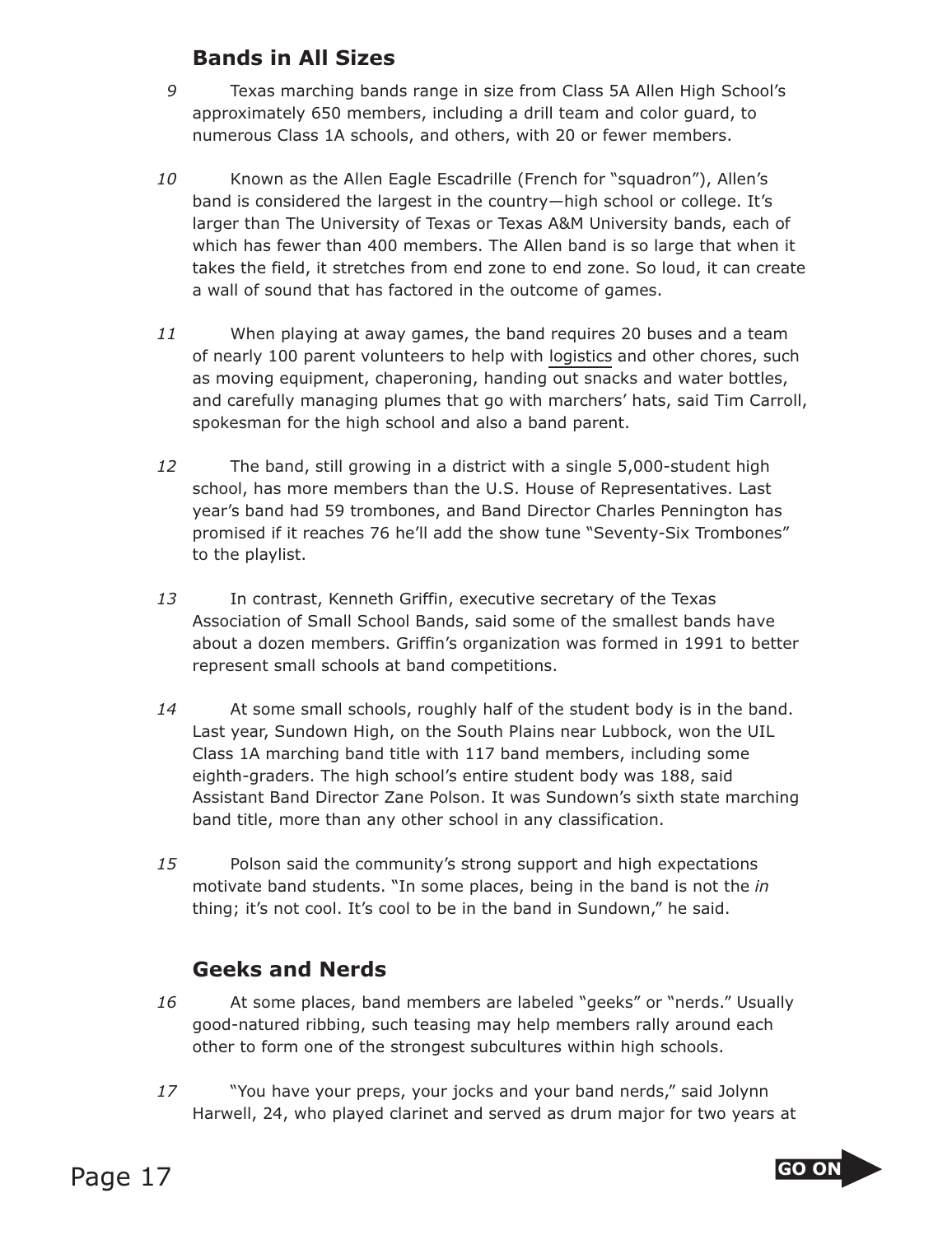Stephenville High School. She now teaches English at North Garland High School, where she also serves as unofficial adviser to clarinet players. "We always called ourselves 'band nerds.' I don't think it's derogatory or anything. It doesn't bother me one bit."

- *18* Band kids bond by hanging out together in the band hall; enduring seemingly endless rehearsals, particularly during the grueling summer band camp; engaging in all sorts of fundraising activities; and sharing many experiences outside the classroom on long bus trips to games and competitions.
- *19* "It's like camaraderie," Harwell said. "For four years, it's your family."
- *20* Of course, none of this means there isn't plenty of friendly competition among players in different sections. Carroll, of Allen High, remembered his son, John, a horn player, coming home from his first day of summer band camp and having already been indoctrinated by the upper-class horn players in his section. He blurted out gleefully: Flutes stink!

"Marching to Different Drummers," by Charles Boisseau. Reprinted with permission, *Texas Co-op Power*, October 2010 issue.

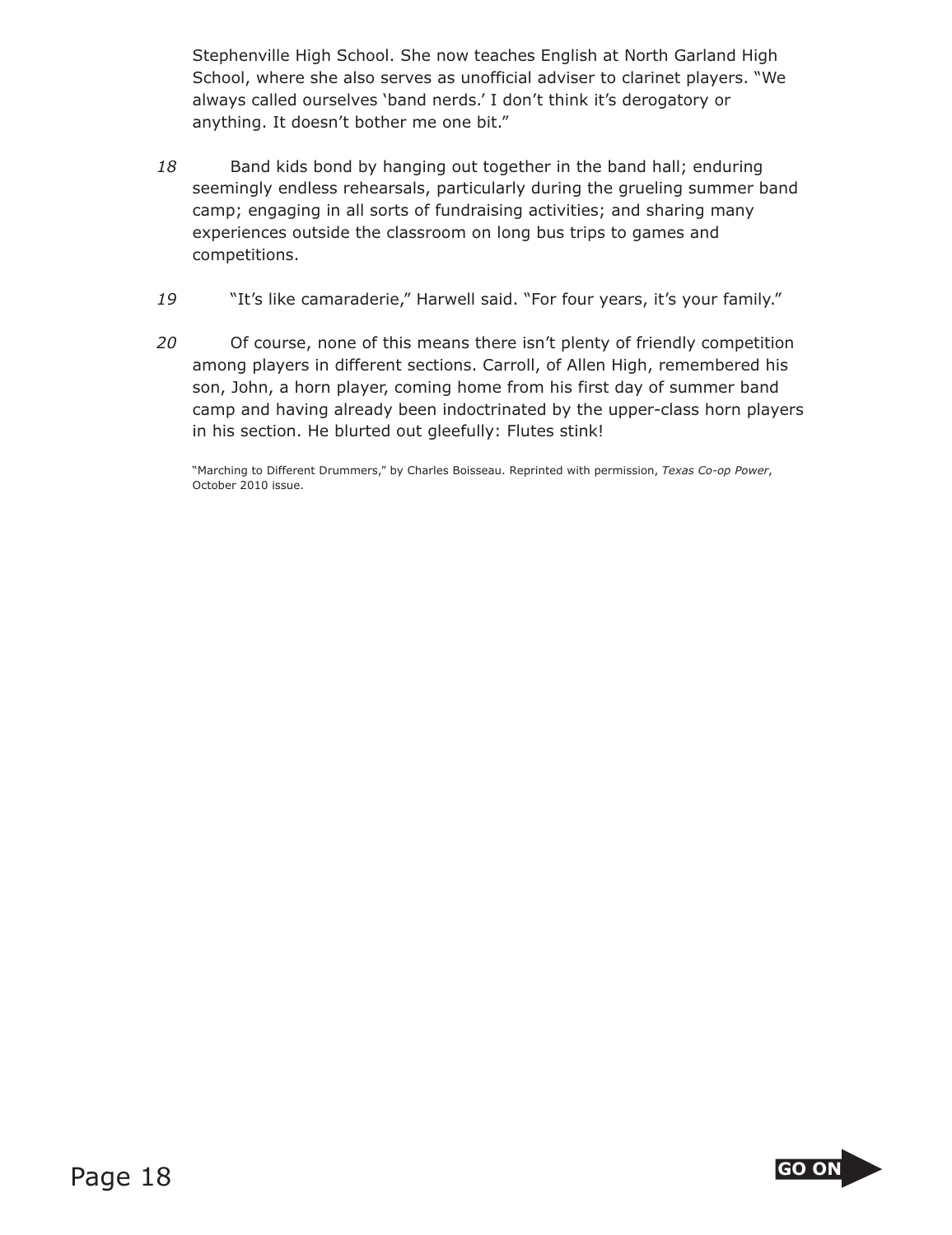- 18 The author included paragraph 4 most likely to  $-$ 
	- **F** emphasize that football players in Texas deserve more attention than they receive
	- **G** imply that football should not be the most popular sport in Texas
	- **H** suggest that marching bands are as important as football players
	- **J** show that marching in a band is as demanding as playing football

**19** In paragraph 11, the word logistics means the  $-$ 

- **A** raising of funds
- **B** supervising of details
- **C** recruiting of members
- **D** scheduling of practices



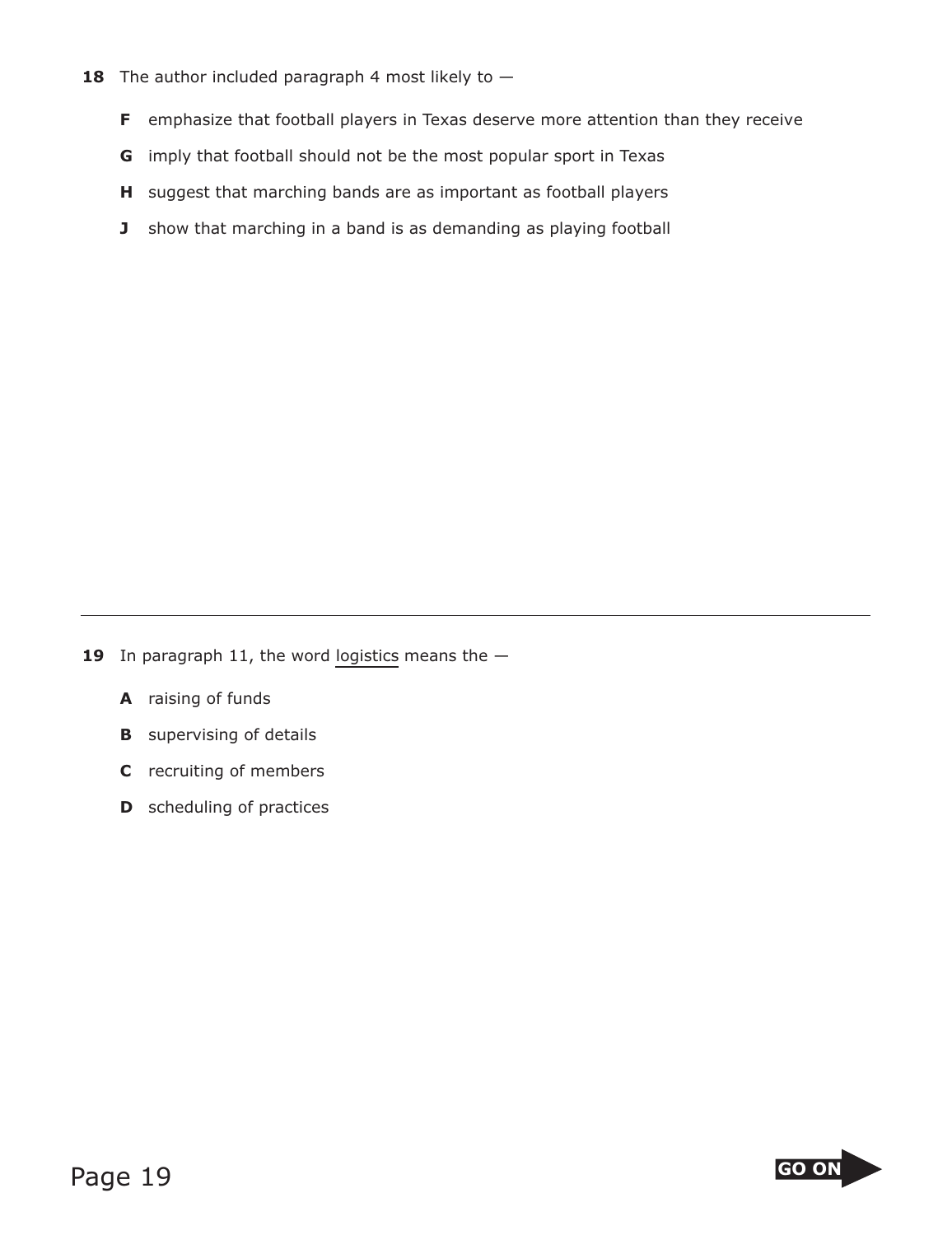- **20** By presenting the ideas included in paragraphs 1 through 3, the author is able to
	- **F** explain why students join marching bands in Texas
	- **G** describe the equipment required by Texas marching bands
	- **H** emphasize that marching bands in Texas are a common sight
	- **J** identify the most popular instruments in Texas marching bands

**21** The author chose the title of this selection to highlight the idea that —

- **A** Texas marching band members are talented
- **B** there is variety among Texas marching bands
- **C** Texas marching band members are dedicated
- **D** there are a large number of Texas marching bands

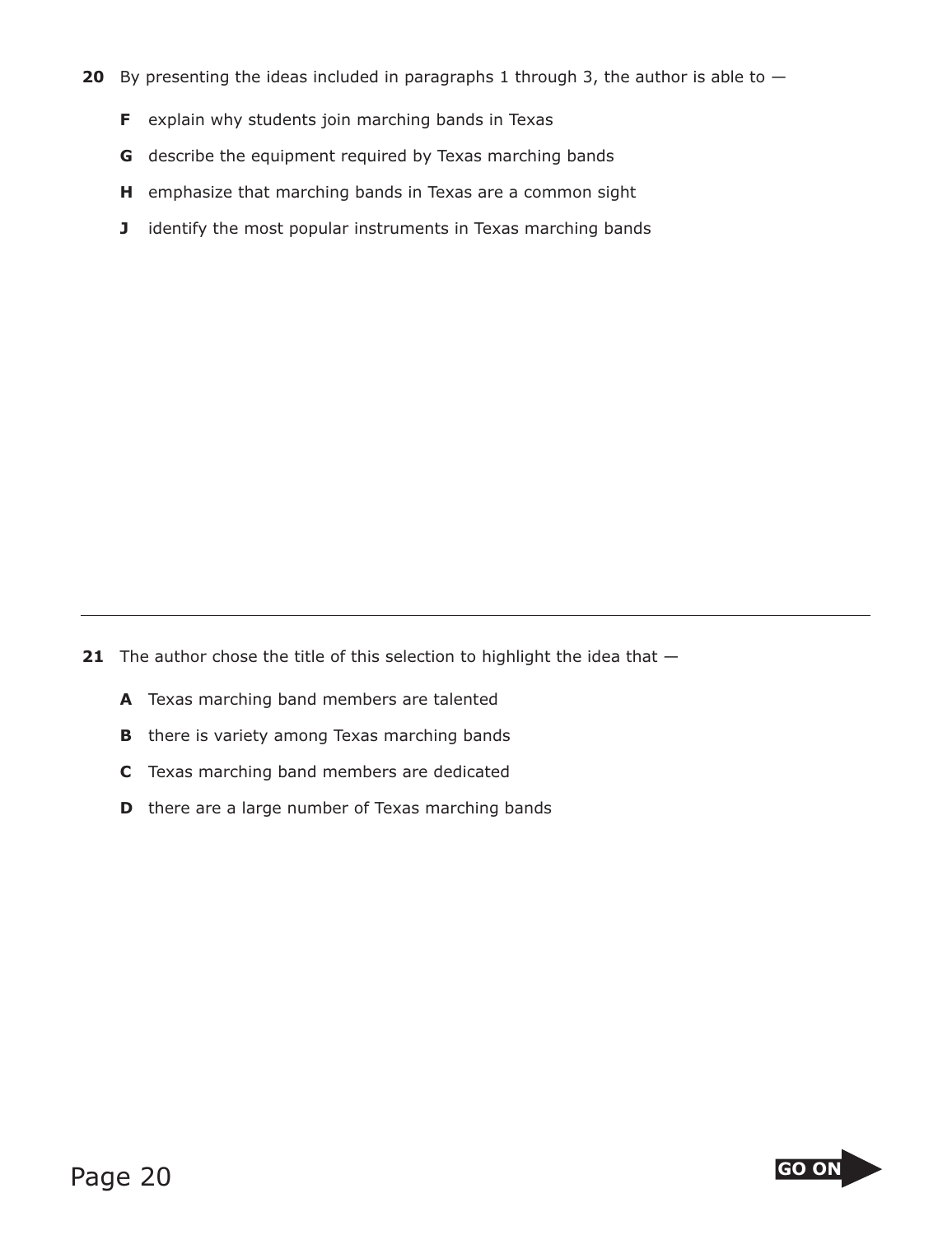- **22** Which sentence from the selection is a commonplace assertion?
	- **F** *We all know that Texans are mad about football, and the players usually get the attention.*
	- **G** *Known as the Allen Eagle Escadrille (French for "squadron"), Allen's band is considered the largest in the country—high school or college.*
	- **H** *At some small schools, roughly half of the student body is in the band.*
	- **J** *Griffin's organization was formed in 1991 to better represent small schools at band competitions.*

- **23** Which of these supports the idea that band members form strong bonds with one another?
	- **A** *"We always called ourselves 'band nerds.' I don't think it's derogatory or anything. It doesn't bother me one bit."*
	- **B** *"It's like camaraderie," Harwell said. "For four years, it's your family."*
	- **C** *"In some places, being in the band is not the* in *thing; it's not cool. It's cool to be in the band in Sundown," he said.*
	- **D** *"You have your preps, your jocks and your band nerds," said Jolynn Harwell, 24, who played clarinet and served as drum major for two years at Stephenville High School.*

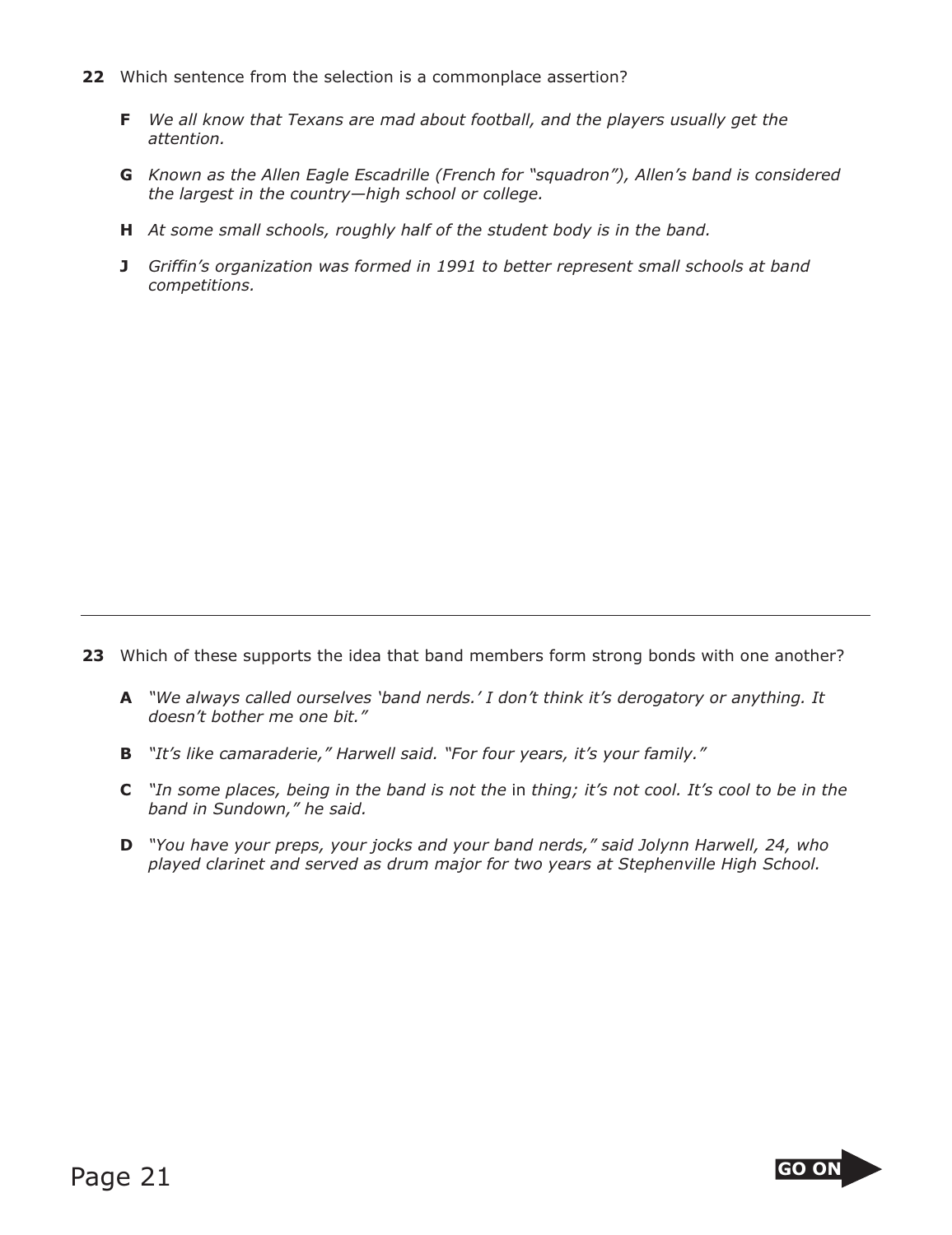#### **24** What are paragraphs 6 and 7 mainly about?

- **F** The results of studies about Texas high school marching bands
- **G** The high quality of Texas high school marching bands
- **H** The benefits of being in a high school marching band
- **J** The popularity of being in a high school marching band

**25** What does the word alumni mean in paragraph 7?

- **A** Former participants
- **B** Parent supporters
- **C** College applicants
- **D** Competition judges



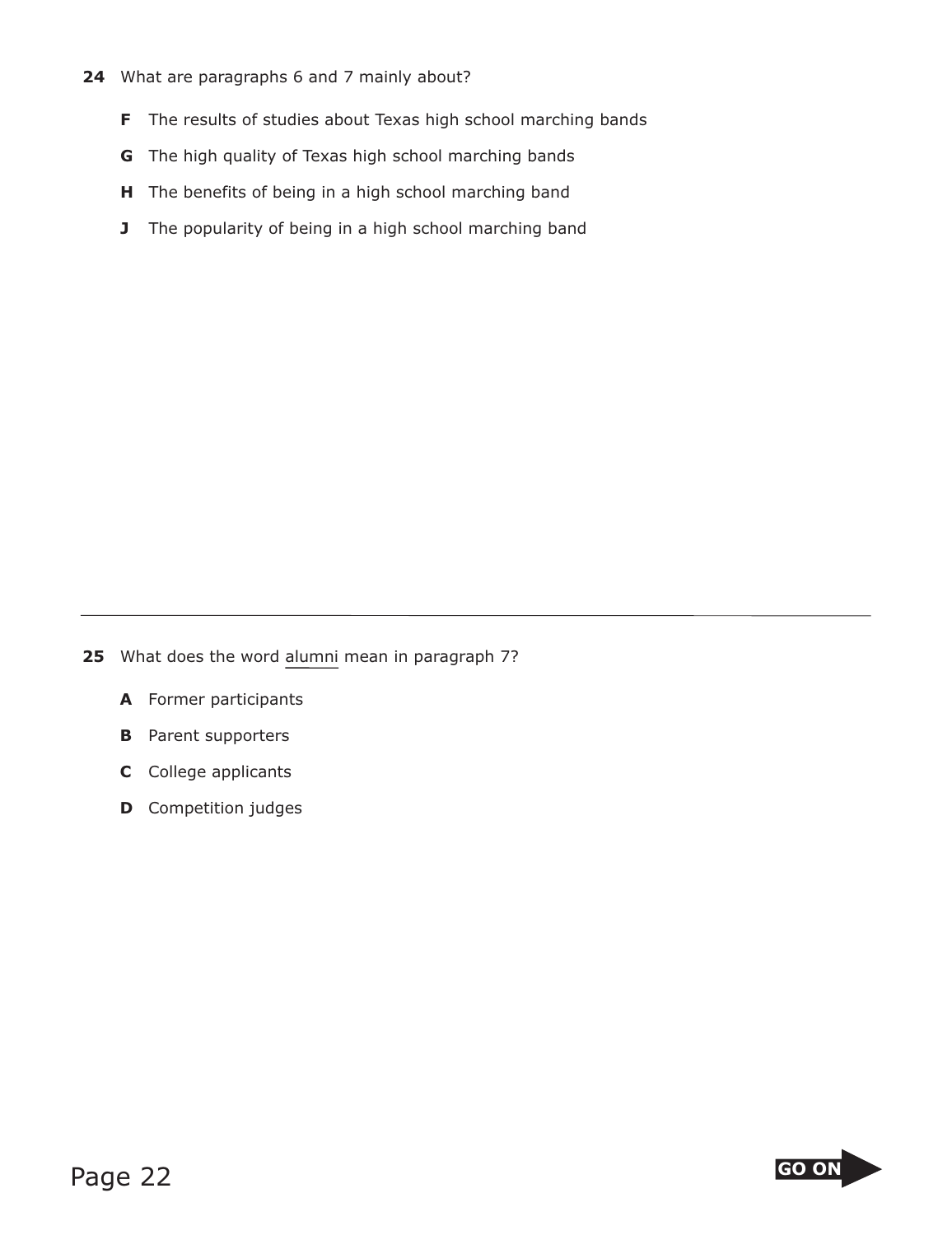#### **26** What is the best summary of the section titled "Bands in All Sizes"?

- **F** There are many marching bands in the state of Texas. Some of the bands are very small, consisting of as few as a dozen members. Kenneth Griffin's organization, the Texas Association of Small School Bands, represents some of these small high school bands at competitions.
- **G** With 5,000 students, Allen High School is a very large school. Its marching band has 650 members, which makes it larger than the bands at the University of Texas and Texas A&M University. On the other hand, the Sundown High School marching band has only 117 members.
- **H** Class 5A Allen High School has the largest marching band in the United States. It is larger than any other high school marching band or any college marching band. This band's 650 members fill an entire football field when they are playing. It takes 20 buses to transport the members to away games.
- **J** Texas boasts the largest high school marching band in the nation, the Allen Eagle Escadrille, which has 650 members. There are also many small, award-winning marching bands in Texas, such as Sundown High School's 117-member marching band, which has won many marching band titles.

- **27** With which statement would the author most likely agree?
	- **A** More band members should pursue careers in music.
	- **B** It is possible for a school of any size to have a successful band program.
	- **C** Band camps would be more effective if they didn't occur during the summer.
	- **D** Large schools should consider including middle school students in marching band.

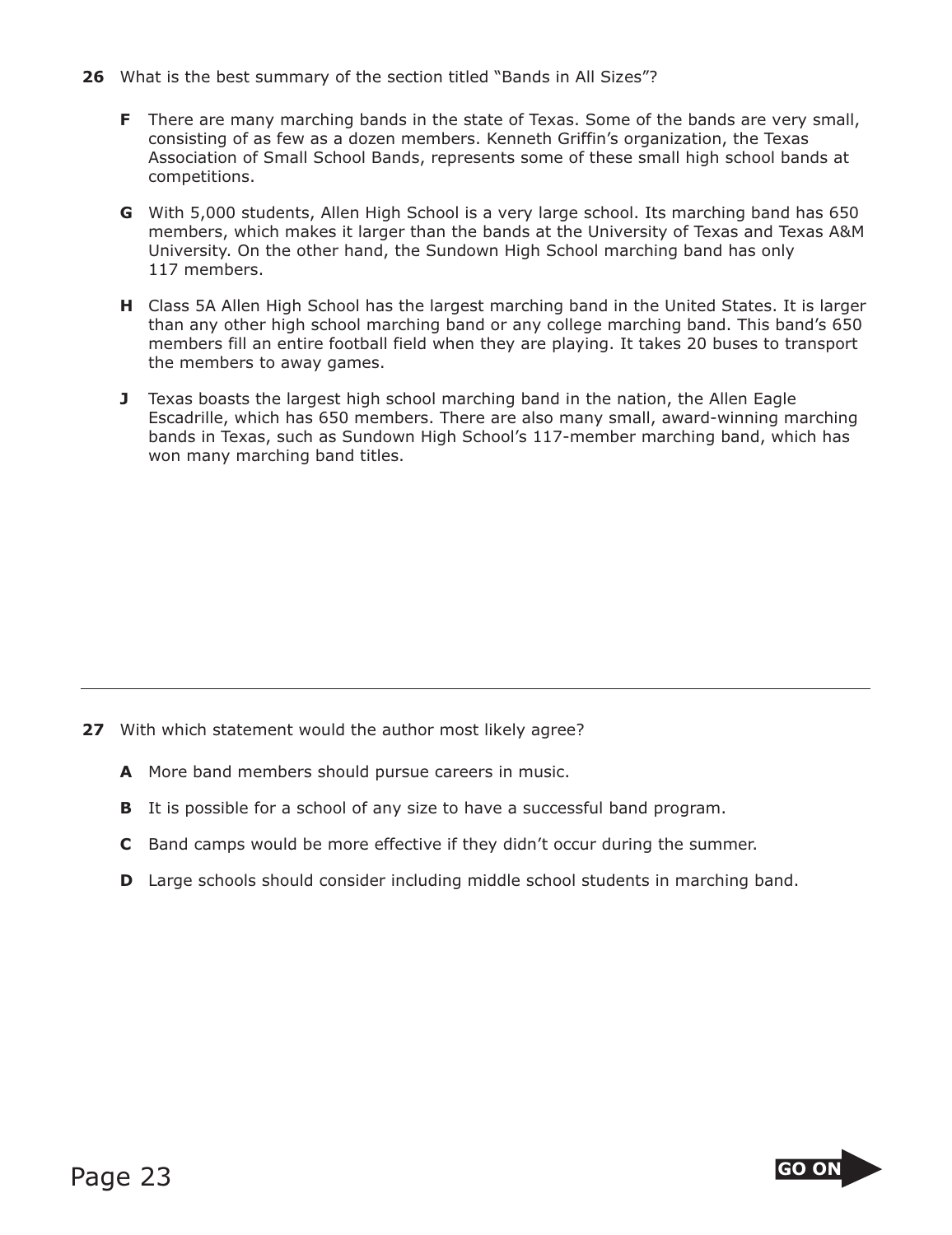**Read the next two selections. Then choose the best answer to each question.**

### **Dear Fellow Writer**

*by Pat Mora*

Dear Fellow Writer,

- *1* A blank piece of paper can be exciting and intimidating. Probably every writer knows both reactions well. I know I do. I wanted to include a letter to you in this book because I wish I could talk to you individually. I'd say: Listen to your inside self, your private voice. Respect your thoughts and feelings and ideas. You—yes, you—play with sounds. With language(s), explore the wonder of being alive.
- *2* Living hurts, so sometimes we write about a miserable date, a friend who betrayed us, the death of a parent. Some days, though, we're so full of joy we feel like a kite. We can fly! Whether we write for ourselves or to share our words, we discover ourselves when we truly write: when we dive below the surface. It's never easy to really reveal ourselves in school, but remember that writing is practice. Without practice, you will never learn to hear and sing your own unique song.
- *3* I have always been a reader, which is the best preparation for becoming a writer. When I was in grade school in El Paso, Texas (where I was born), I read comic books and mysteries and magazines and library books. I was soaking up language.
- *4* I've always liked to write, too—but I was a mother before I began to create regular time for my writing. Was it that I didn't think that I had anything important to say? Was it that I didn't believe that I could say anything that well? Was it that when I was in school we never studied a writer who was like me—bilingual, a Mexican American—and so somehow I decided that "people like me" couldn't be writers?
- *5* I have a large poster of an American Indian storyteller right above my desk. Children are climbing all over her, just as my sisters and my brother and I climbed over *nuestra tía*, our aunt, Ignacia Delgado, the aunt we called Lobo. She was our storyteller. Who is yours? Would you like to be a storyteller? Would you like to write or paint or draw or sing your stories?
- *6* I became a writer because words give me so much pleasure that I have always wanted to sink my hands and heart into them, to see what I can create, what will rise up, what will appear on the page. I've learned that some writers are quiet and shy, others noisy, others just plain obnoxious. Some like enchiladas and others like sushi; some like rap and others like *rancheras*. Some write quickly, and some are as slow as an elderly man struggling up a steep hill on a windy day.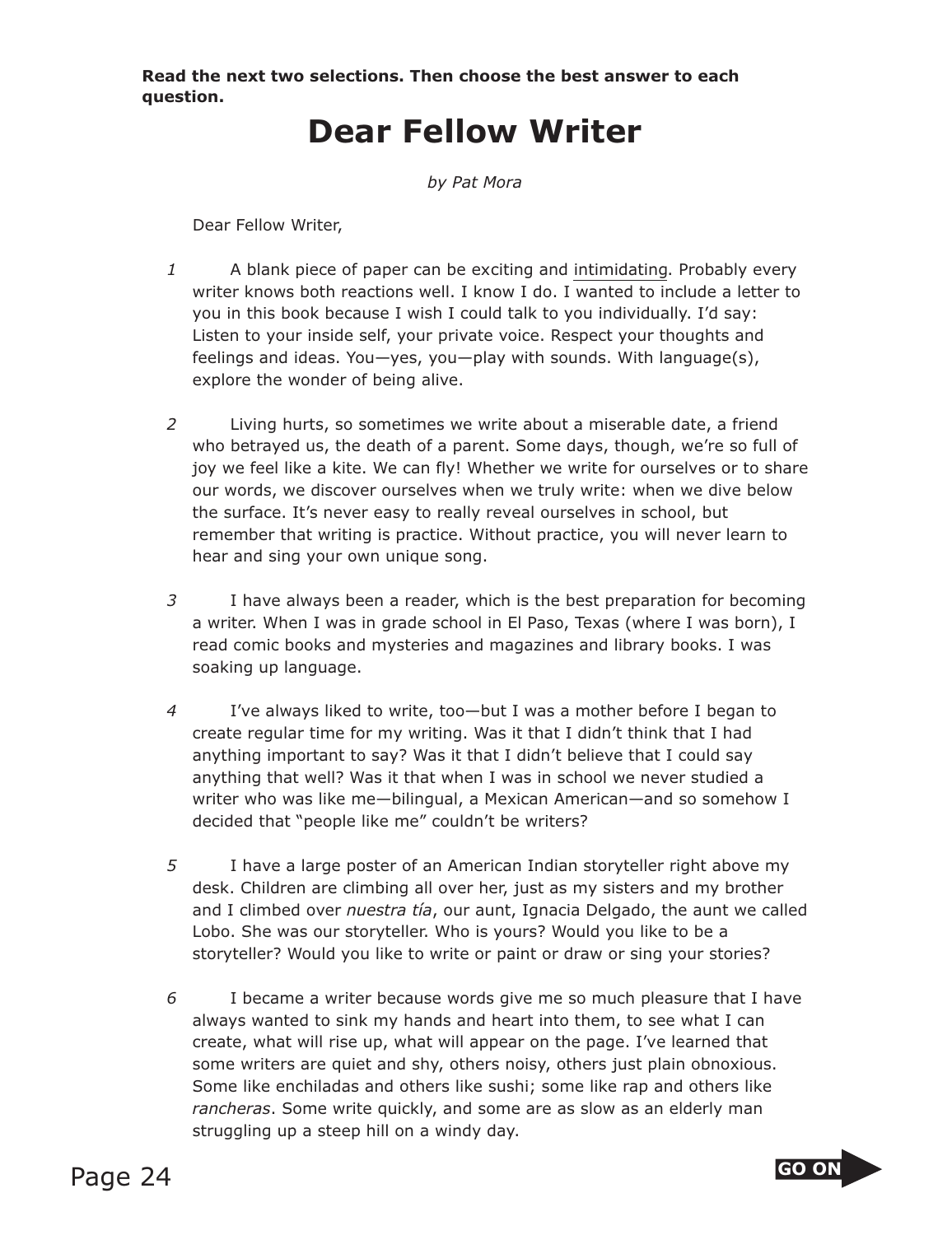- *7* I'll tell you a few of our secrets.
- *8* The first is that we all read. Some of us like mysteries and some of us like memoirs, but writers are readers. We're curious to see what others are doing with words, but—what is more important—we like what happens to us when we open a book, how we journey into the pages.
- *9* Another secret is that we write often. We don't just talk about writing. We sit by ourselves inside or outside, writing at airports or on kitchen tables, even on napkins.
- *10* We're usually nosy and very good at eavesdropping. Just ask my three children! And writers are collectors. We collect facts and phrases and stories: the names of cacti, the word for *cheese* in many languages.
- *11* In the last twenty years, I've spent more and more time writing my own books for children and adults. I have received many rejections and will probably receive many more, darn it. I just keep writing—and revising. Revising is now one of my favorite parts of being a writer, though I didn't always feel that way. I enjoy taking what I've written—a picture or a book or a poem—and trying to make the writing better, by changing words or rhythm. Sometimes by starting over!
- *12* Writing is my way of knowing myself better, of hearing myself, of discovering what is important to me and what makes me sad, what makes me different, what makes me *me*—of discovering my own true name. And writing makes me less lonely. I have all these words in English and Spanish whispering or sometimes shouting at me, just waiting for me to put them to work, to combine them so that they leap over mountains on small hooves or slip down to the sandy bottom of the silent sea.
- *13* And you? Maybe these poems—taken from my collections *Chants*, *Borders*, and *Communion*, along with some new poems written for this book, for you—will tempt you to write your own poems about a special person or a special place, about a gray fear or a green hope. What are your blooms, your thorns, your roots?
- *14* Remember, my friend, never speak badly of your writing. Never make fun of it. Bring your inside voice out and let us hear you on the page. Come, join the serious and sassy family of writers.

"Dear Fellow Writer" is used with permission from the publisher of "My Own True Name" by Pat Mora (© 2000 Arte Público Press–University of Houston)

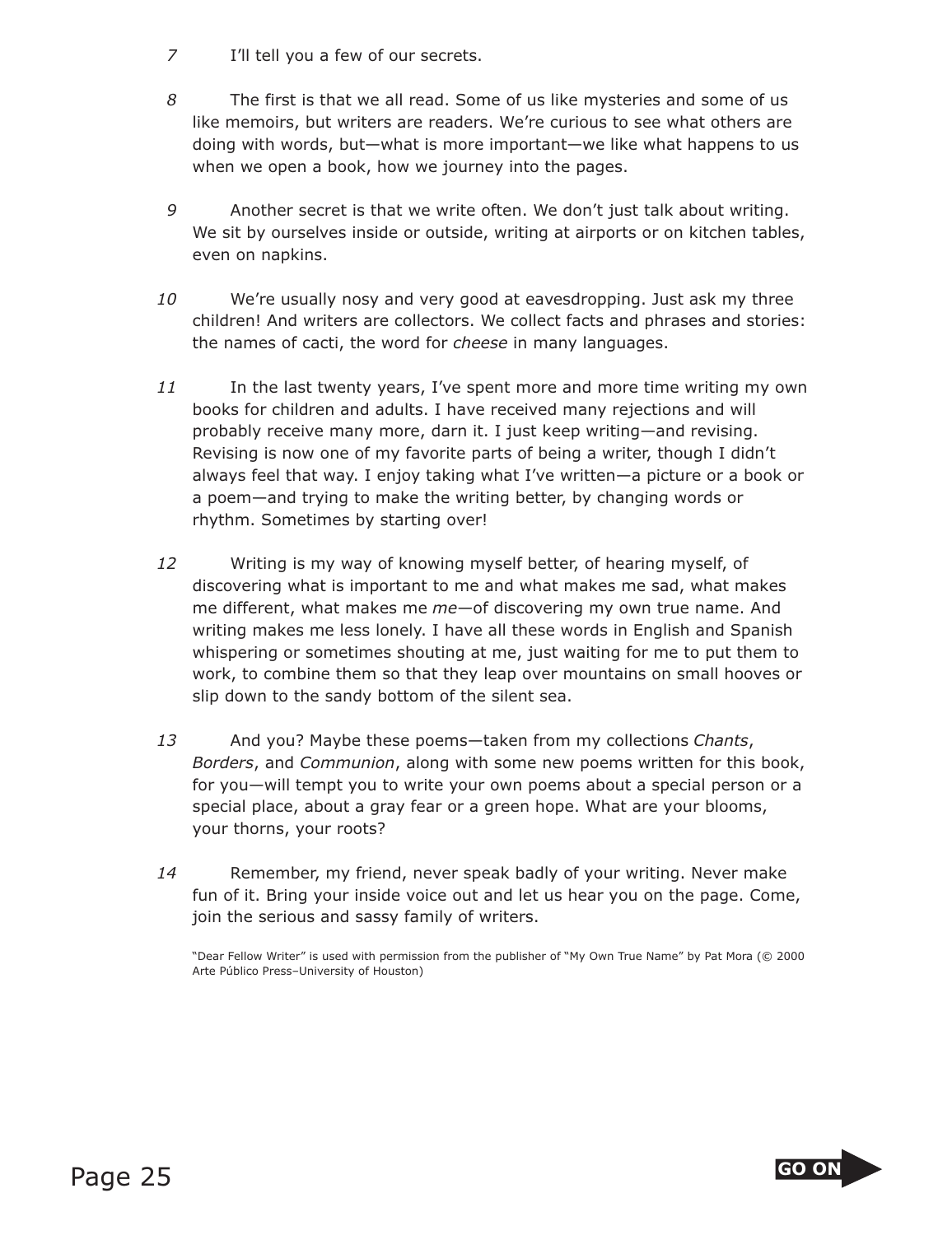### **What the Page Says**

 Here it is again, that ghostly blank page staring me down, glaring at me in defiance.

*5* "Here," the page says, "place your words *here*. Fill my lines. Crowd me with words, all kinds of words happy, joyous words, angry, jangled words,

*10* burdened words, sad words, any words. Just write," it says.

> "Start with any scribble, and soon the ideas will form.

- *15* Words will come marching up the walls, little soldiers bearing ideas, pacing all around you. They will become your clever companions, your fine and famous friends.
- *20* "In lush gardens, the words will bloom up all around you, flowering your thoughts, coloring your world with myriad ideas in brilliant hues."
- *25* But what does the page know of that secret, silent soul sitting in the center of me that frozen-up one, that defiant little imp who refuses to speak?
- *30* Does that smug, sassy sage that demanding page with all its bald and boring blankness know how to find the key to unlock, inside me, that treasure chest
- *35* chock full of brilliant words and thorny thoughts?

But wait . . . what is this? Here it comes! An idea! Quickly marching words, all in a line,

*40* stepping, stepping forward

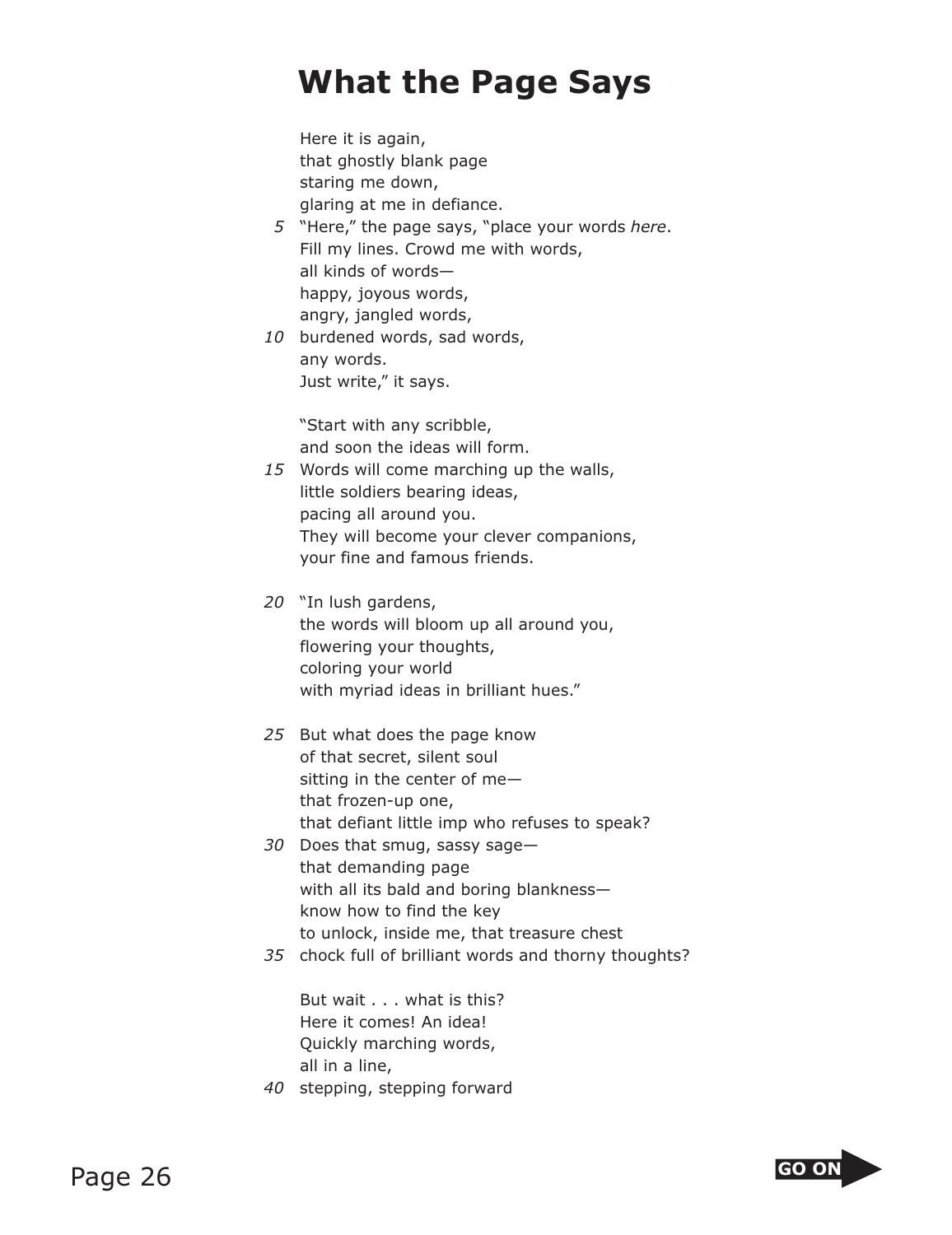with order and with grace. And now there forms in my mind a sentence screaming for the page, urgent to leap onto that first line

- *45* like a runner at the start of the race, charged with excitement, ready to join the pace, fully certain of a job well done. Hello, words.
- *50* Hello, victory!

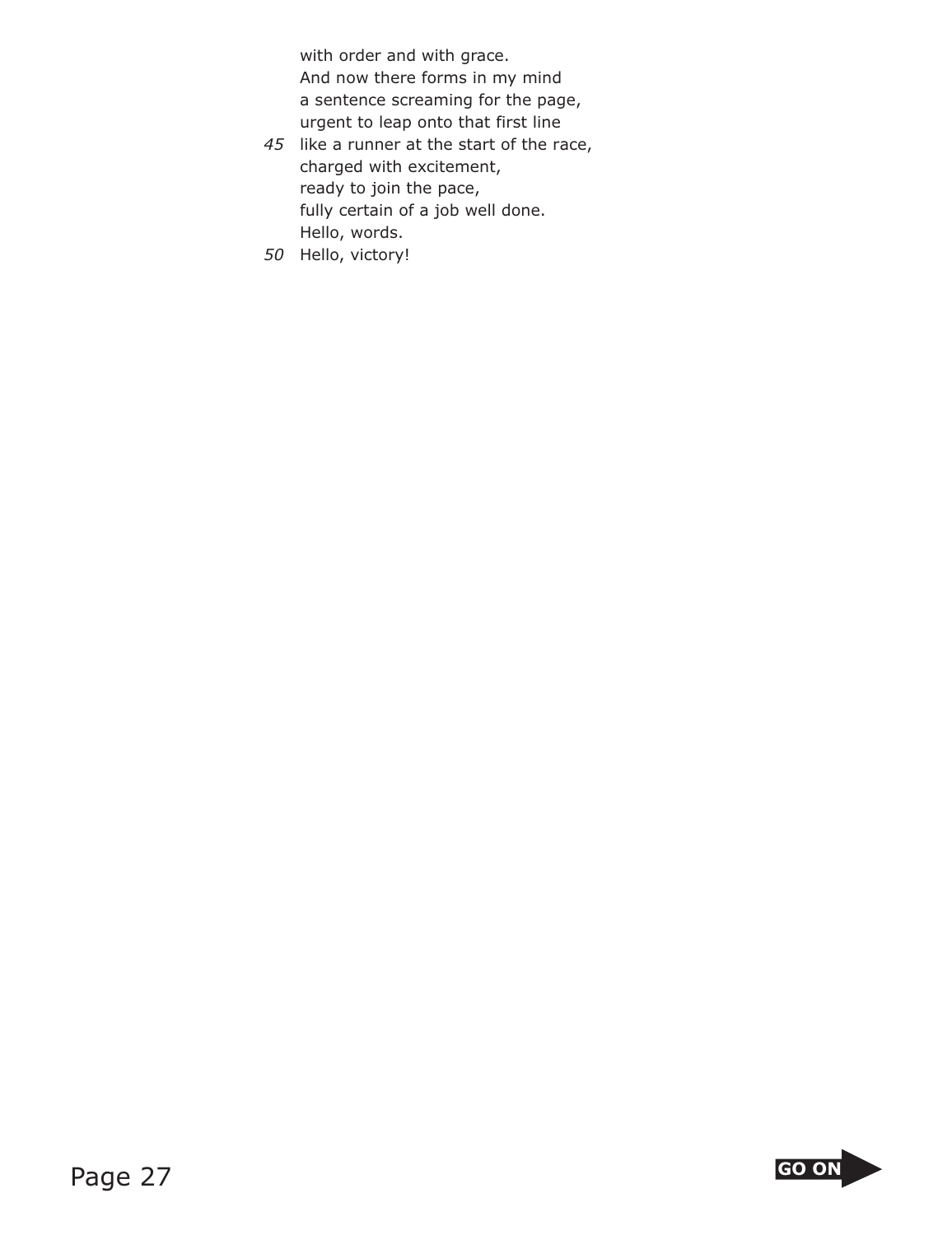#### **Use "Dear Fellow Writer" (pp. 24–25) to answer questions 28–32. Then fill in the answers on your answer document.**

- **28** Based on her letter, how has the author's Hispanic heritage influenced her message?
	- **F** She wants to encourage people to write about what makes their culture unique.
	- **G** She wants to communicate the idea that a person from any culture can become a writer.
	- **H** She wants to celebrate the accomplishments of Hispanic authors.
	- **J** She wants to emphasize the importance of storytelling in Hispanic culture.

**29** How does the author organize paragraphs 8 through 10?

- **A** By listing common practices used by writers
- **B** By comparing strategies writers use to develop their ideas
- **C** By stating reasons writers avoid trying different techniques
- **D** By identifying problems writers encounter while revising their work

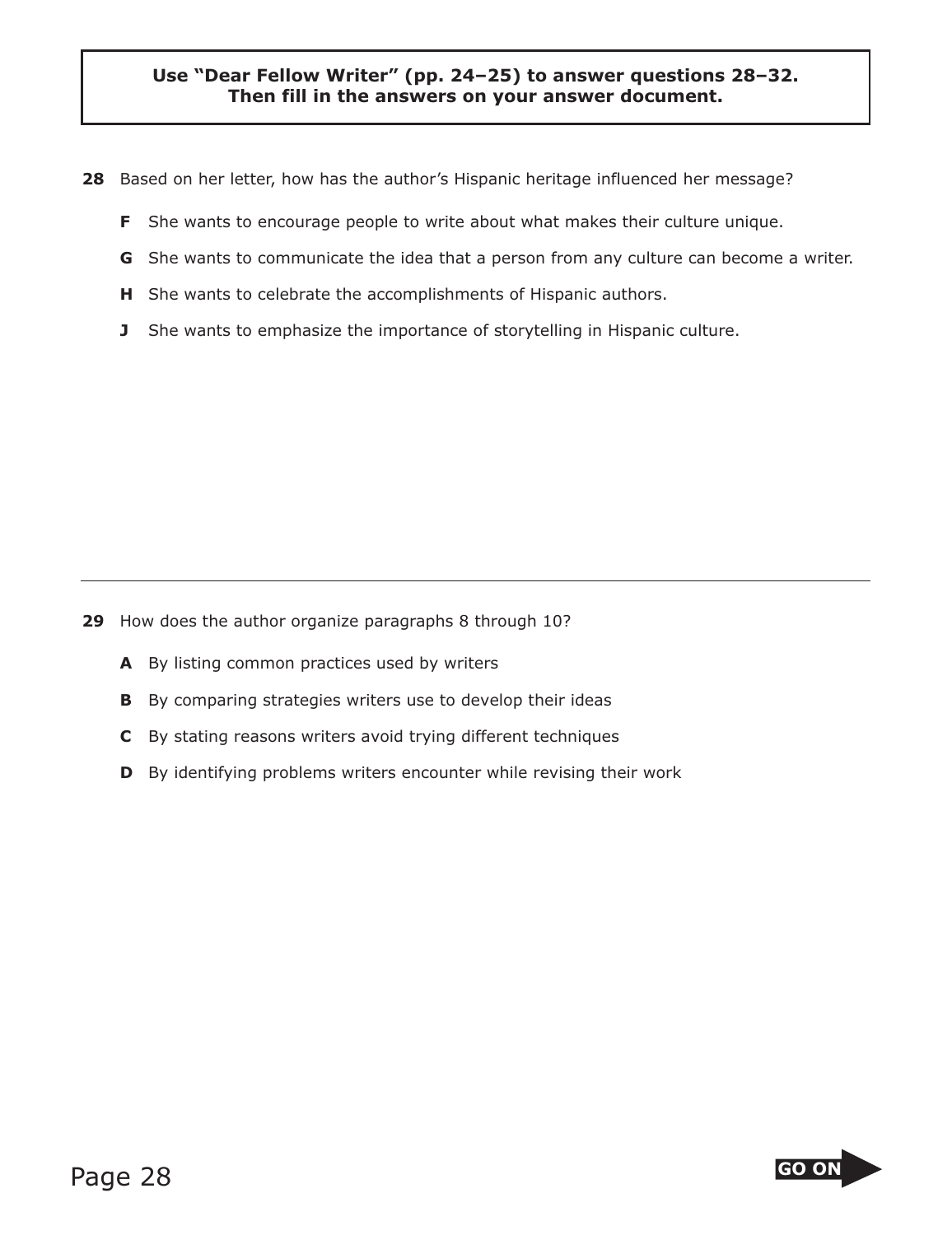- **30** The author uses the questions in paragraph 4 to
	- **F** suggest that her opinions were not accepted by others
	- **G** prove that maturity has enhanced her ability to write
	- **H** show that there are benefits to being able to speak two languages
	- **J** explain how false assumptions kept her from pursuing her interest in writing

- **31** Which sentence from the letter best supports the author's claim that reading helps writers develop their skills?
	- **A** *Without practice, you will never learn to hear and sing your own unique song.*
	- **B** *Revising is now one of my favorite parts of being a writer, though I didn't always feel that way.*
	- **C** *We're curious to see what others are doing with words, but—what is more important—we like what happens to us when we open a book, how we journey into the pages.*
	- **D** *In the last twenty years, I've spent more and more time writing my own books for children and adults.*

- **32** In paragraph 1, the word intimidating means
	- **F** encouraging
	- **G** confident
	- **H** fearless
	- **J** frightening

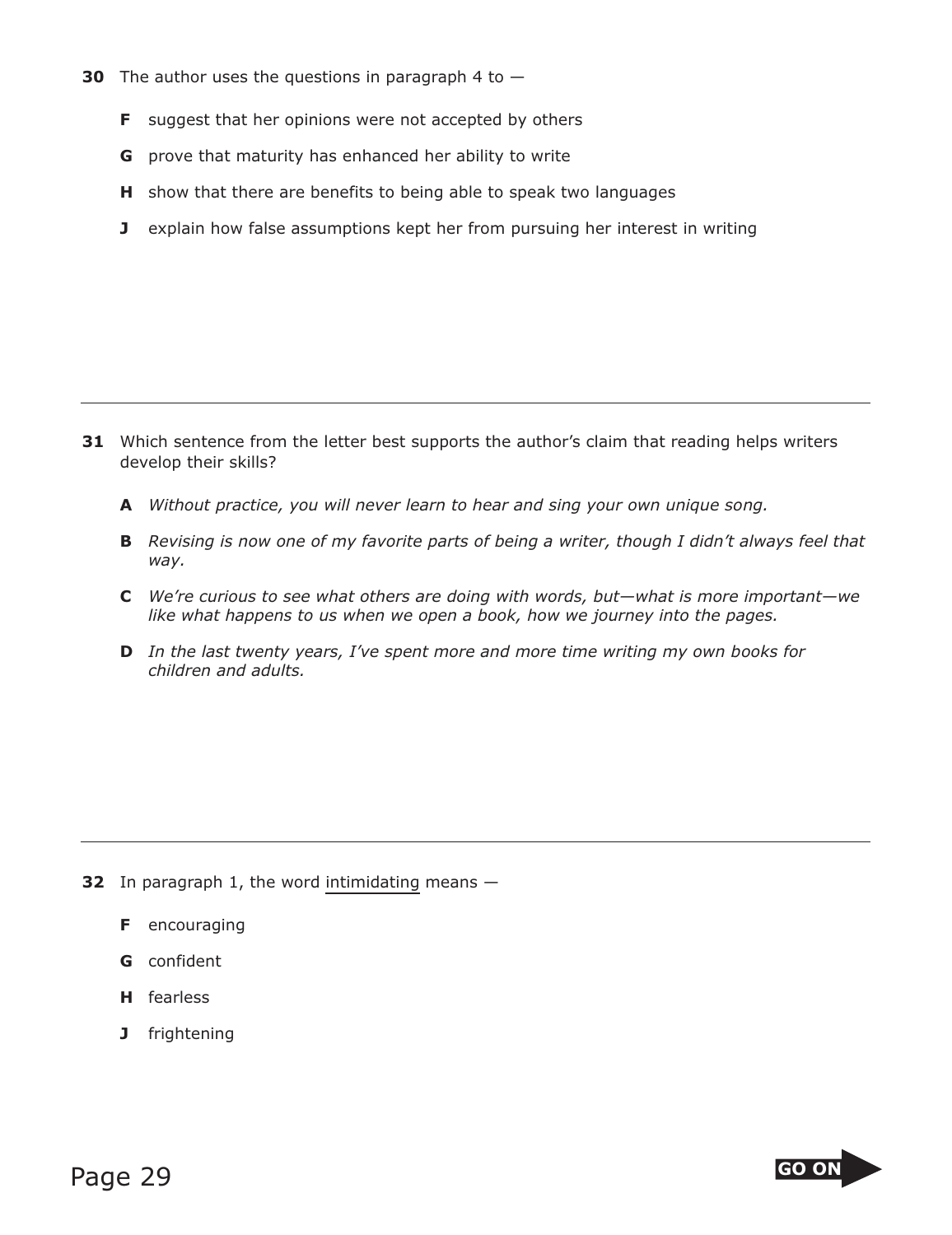#### **Use "What the Page Says" (pp. 26–27) to answer questions 33–37. Then fill in the answers on your answer document.**

- **33** Which lines from the poem reflect a lesson that the speaker learns?
	- **A** "In lush gardens,/the words will bloom up all around you,"
	- **B** Quickly marching words,/all in a line,
	- **C** "Start with any scribble,/and soon the ideas will form."
	- **D** Hello, words./Hello, victory!

- **34** In the poem, the speaker's mood changes from
	- **F** uncertain to discouraged
	- **G** frustrated to joyous
	- **H** lonely to peaceful
	- **J** relaxed to excited

- **35** In stanza 2, the poet's use of a metaphor suggests that
	- **A** words help writers generate ideas
	- **B** ideas can overwhelm writers
	- **C** exercise helps writers develop their thoughts
	- **D** writers depend on others to complete their work

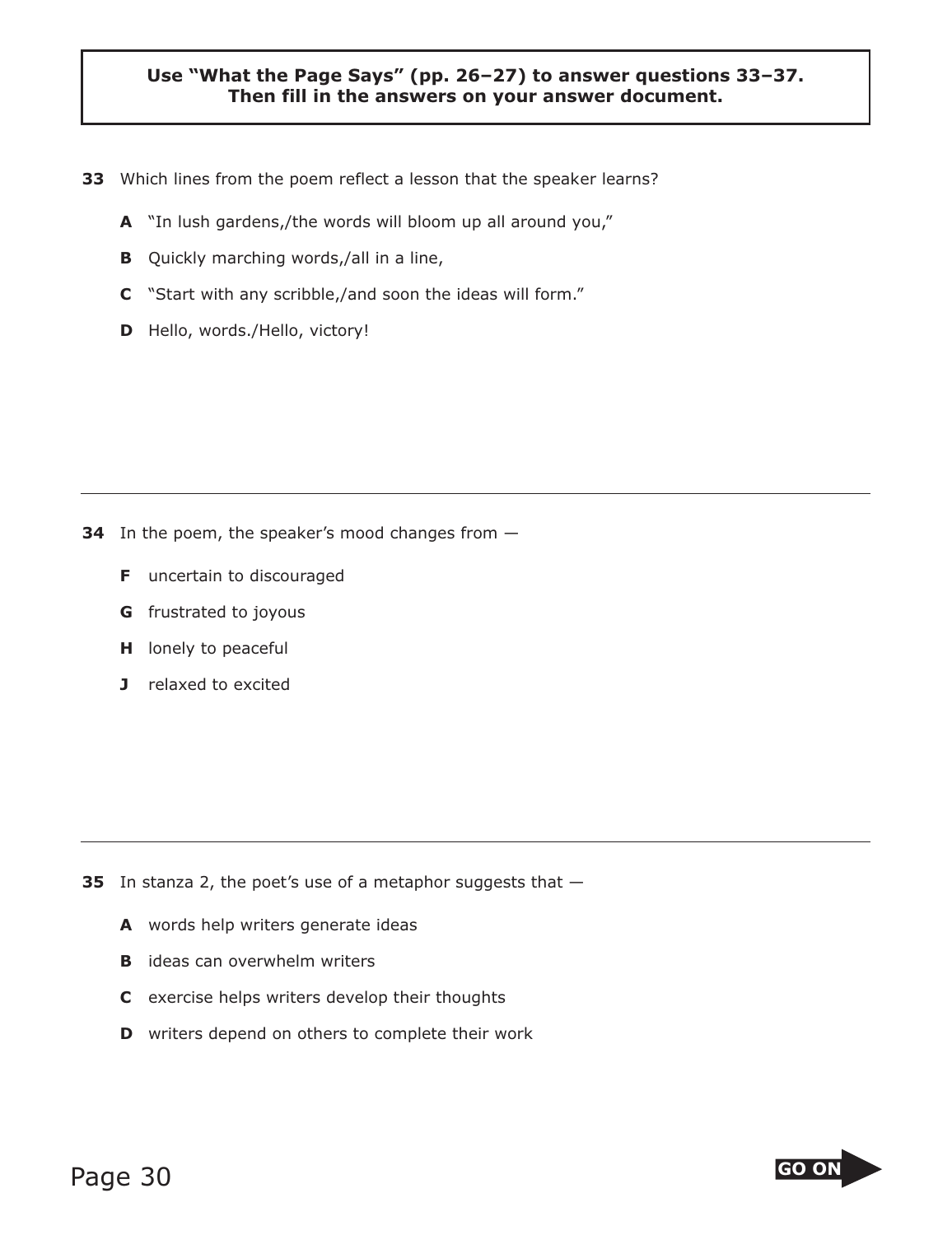Here it is again, that ghostly blank page staring me down, glaring at me in defiance. "Here," the page says, "place your words *here*."

These lines highlight the speaker's discomfort because they show that —

- **F** the page does not provide the speaker with useful ideas
- **G** the speaker does not feel like writing at that particular moment
- **H** the page appears to be taunting the speaker
- **J** the speaker is unsure where to write his thoughts

- **37** Based on the last stanza, the reader can conclude that the speaker -
	- **A** wants to write about winning a race
	- **B** hopes to finish writing soon
	- **C** has begun expressing ideas freely
	- **D** hopes to learn organizational skills



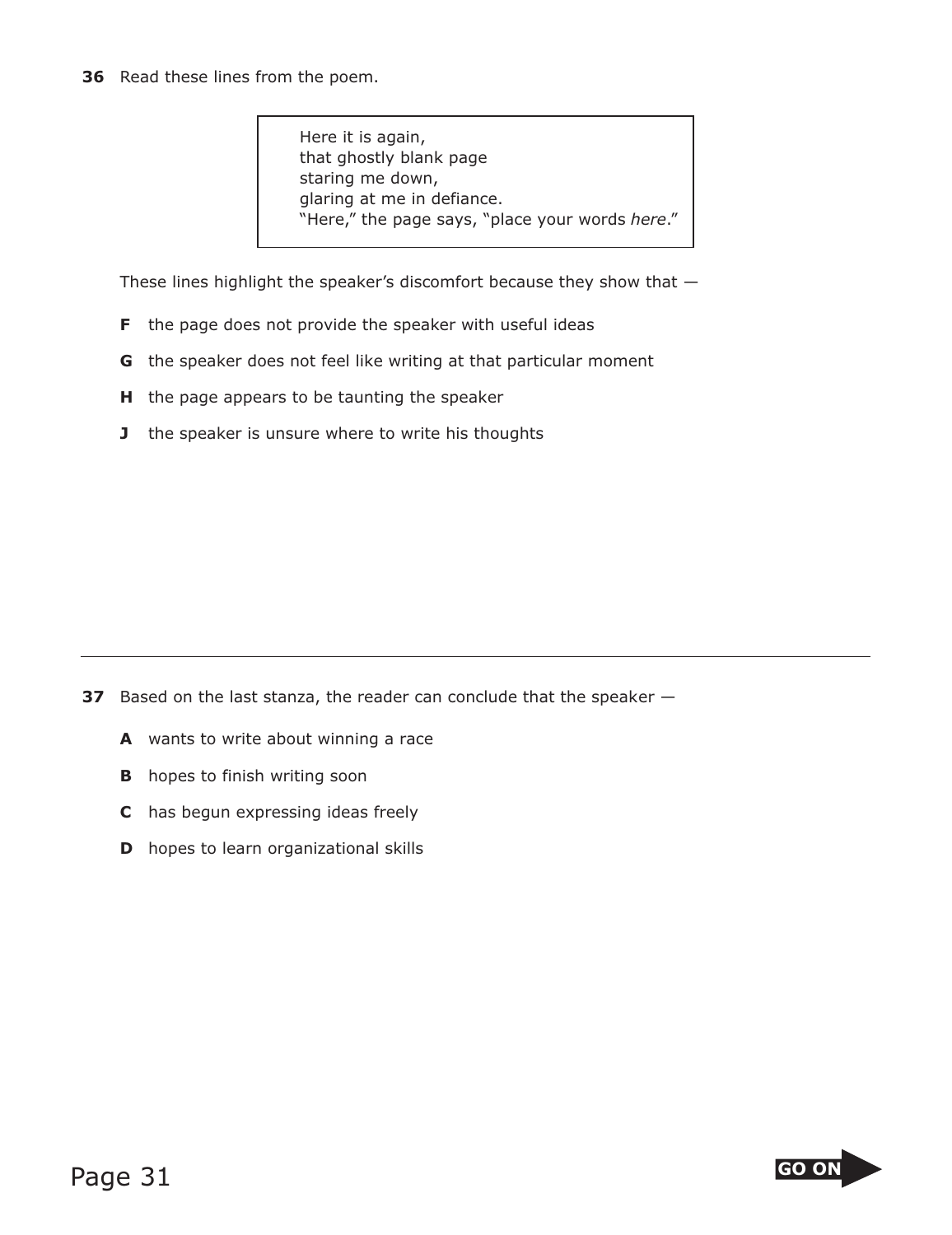#### **Use "Dear Fellow Writer" and "What the Page Says" to answer questions 38–42. Then fill in the answers on your answer document.**

- **38** Both the author of the letter and the speaker in the poem would most likely consider a blank page to be a —
	- **F** distraction
	- **G** challenge
	- **H** mystery
	- **J** commitment

**39** Read lines 6 through 10 from the poem.

Fill my lines. Crowd me with words, all kinds of words happy, joyous words, angry, jangled words, burdened words, sad words,

Which sentences from the letter express the same idea as these lines from the poem?

- **A** *We don't just talk about writing. We sit by ourselves inside or outside, writing at airports or on kitchen tables, even on napkins.*
- **B** *I've learned that some writers are quiet and shy, others noisy, others just plain obnoxious. Some like enchiladas and others like sushi; some like rap and others like* rancheras.
- **C** *When I was in grade school in El Paso, Texas (where I was born), I read comic books and mysteries and magazines and library books. I was soaking up language.*
- **D** *Living hurts, so sometimes we write about a miserable date, a friend who betrayed us, the death of a parent. Some days, though, we're so full of joy we feel like a kite.*

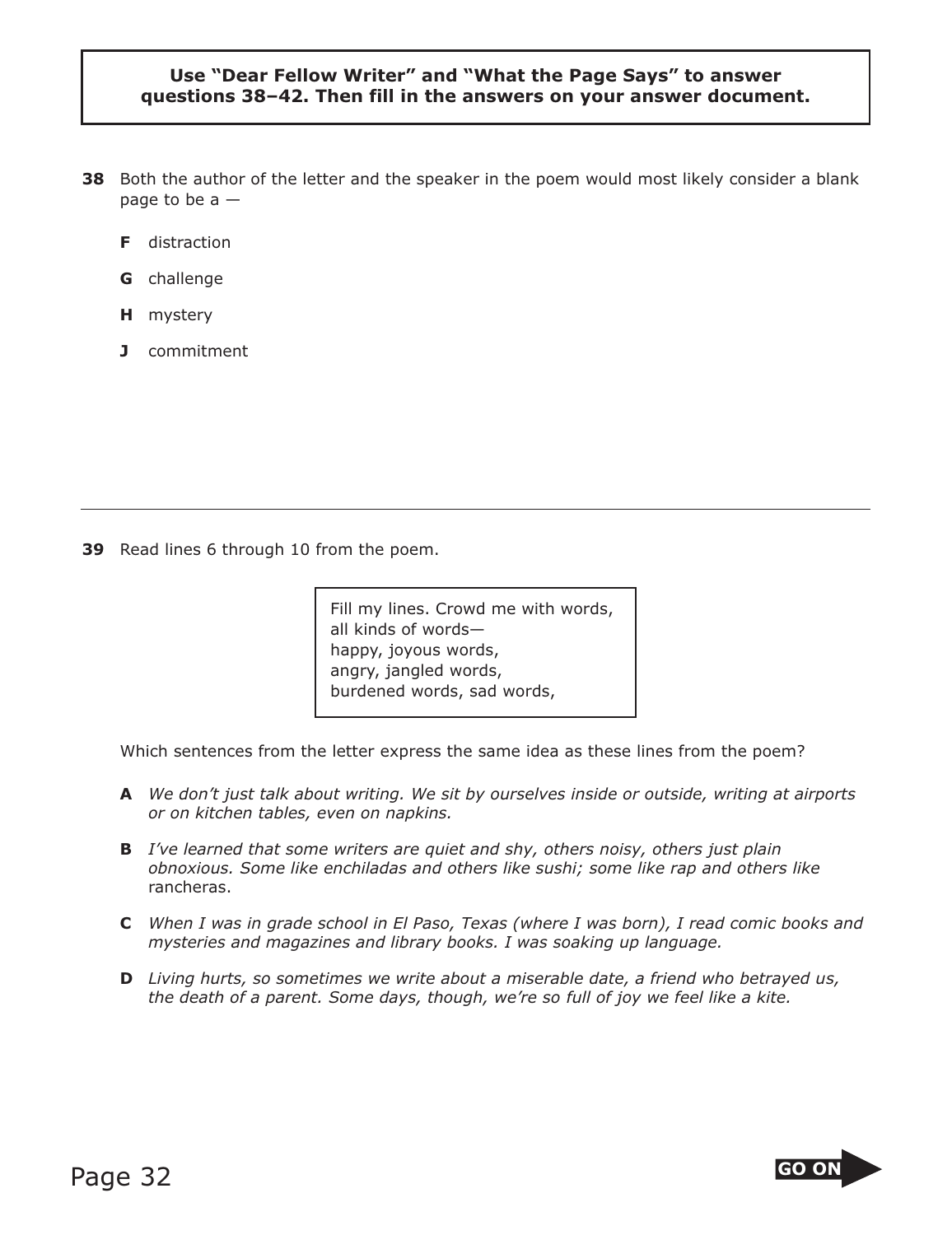- **40** How does the author's purpose for writing in "Dear Fellow Writer" differ from the poet's purpose in "What the Page Says"?
	- **F** Mora persuades people to start writing, while the poet describes a writer's effort.
	- **G** Mora provides information about writing strategies, while the poet encourages a writer to use a specific strategy.
	- **H** Mora describes the writing process for readers, while the poet does not.
	- **J** Mora entertains readers with a story about writing, while the poet does not.

**41** Read these excerpts from the letter and the poem.



Based on these excerpts, the reader can conclude that both the author and the poet share a similar belief that —

- **A** searching for ideas in various places improves writing
- **B** expressing thoughts orally is easier than writing
- **C** writing develops a person's sense of self
- **D** writing helps others resolve their conflicts

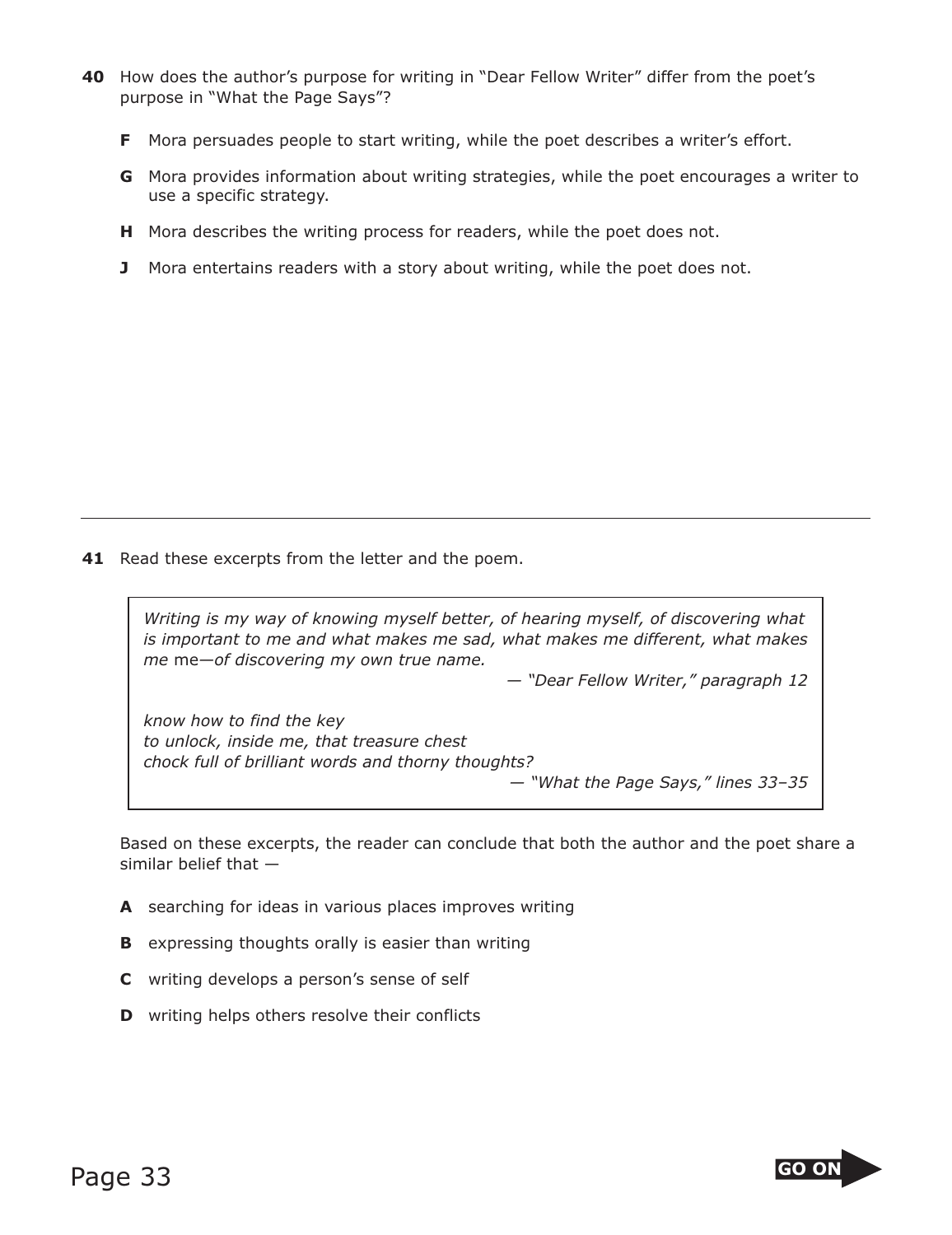- **42** What is one difference between the author of the letter and the speaker in the poem?
	- **F** The author gets her inspiration to write from her feelings, while the speaker is inspired by others.
	- **G** The author expresses a willingness to begin writing, while the speaker has difficulty transforming thoughts into words.
	- **H** The author is content with her first attempt at writing, while the speaker continuously edits and revises.
	- **J** The author prefers reading more than writing, while the speaker enjoys both reading and writing.

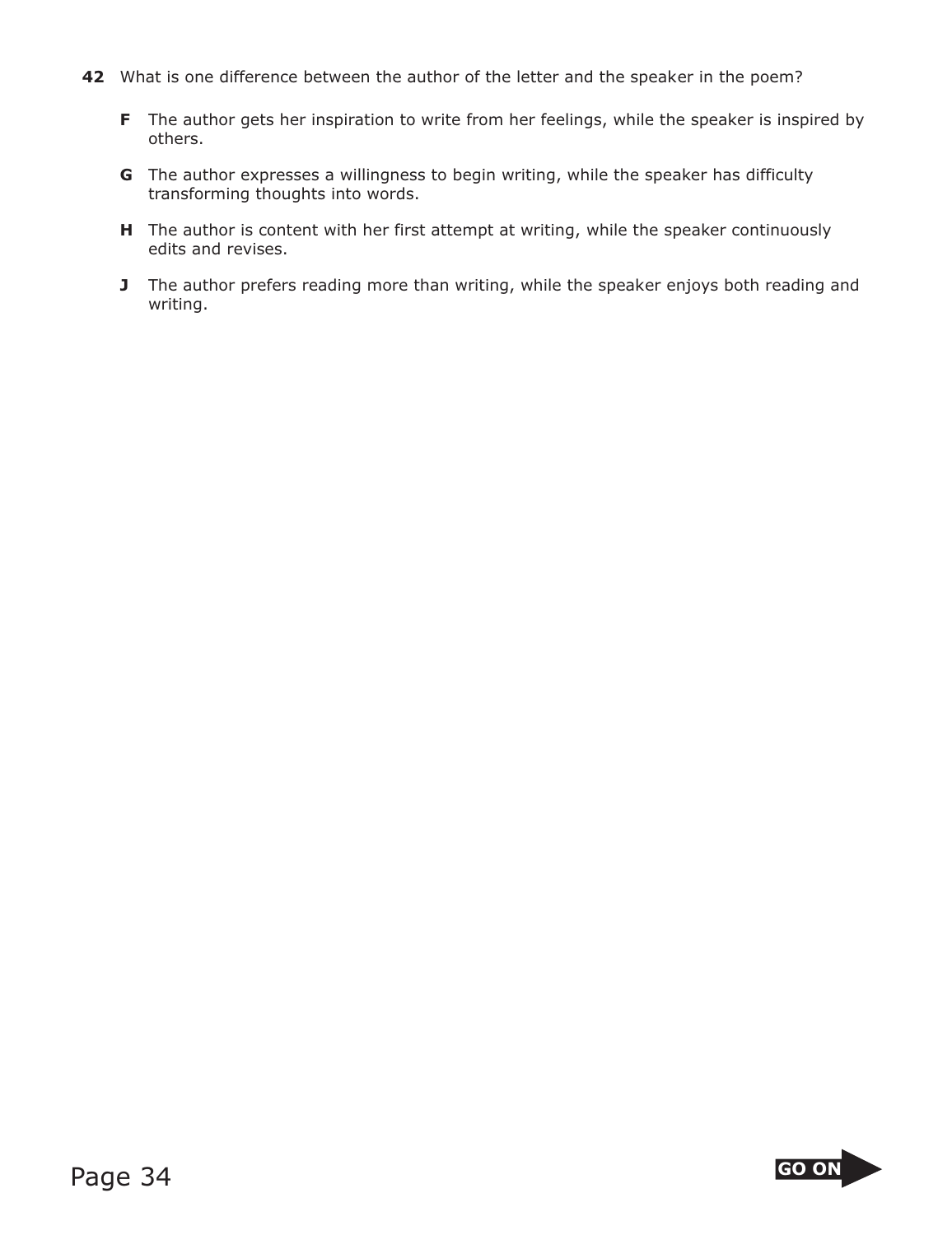**Read the selection and choose the best answer to each question. Then fill in the answer on your answer document.**



- *,* chances are that one of them would be that he did not tell lies. *That, in fact* is not true. During the Revolutionary War, when Washington commanded the *1* If someone asked you to name three things about George Washington, Continental army, he used many deceptive tactics to give his forces an advantage over the stronger British forces.
- the British occupied New York City. Washington decided to change his army's *2* Washington had good reason to consider new strategies. In August 1776 the Continental army was defeated at the Battle of Long Island, and strategy. Rather than fighting a war by pitting forces frequently and repeatedly, Washington opted for a strategy of learning British plans—their troop movements, the size of their forces, and their times of attack. His chosen method to achieve this advantage was espionage.
- *3* Washington managed his own information-gathering agency. He regularly used such tricks as secret agents, double agents, and codes. One of the most useful methods he employed was the passing of information using invisible ink. This simple yet clever tactic provided Washington the advantage he needed to ultimately win the war against the British.
- *4* Even in the eighteenth century, there were a number of ways to use invisible ink to write messages. The simplest and most accessible method involved using a mild acid such as lemon juice to write a message on white paper. The acid in the juice caused the fibers in the paper to weaken. When the paper was exposed to a candle flame, the weaker fibers darkened more quickly, revealing the message. One had to be careful, however, not to hold the paper to the flame for too long, because the entire sheet would darken and the message would be lost.
- *5* Another, more sophisticated method was developed by Dr. James Jay. Although Dr. Jay lived in England, he sympathized with the Americans. As the Revolutionary War approached, Dr. Jay developed an invisible-ink technique that was more difficult to detect than the lemon-juice method. First a colorless ink, which the Americans called a "stain," was applied to paper. When the message reached its intended receiver, he or she brushed another chemical, called the "sympathetic stain," over the paper, and the writing became visible.

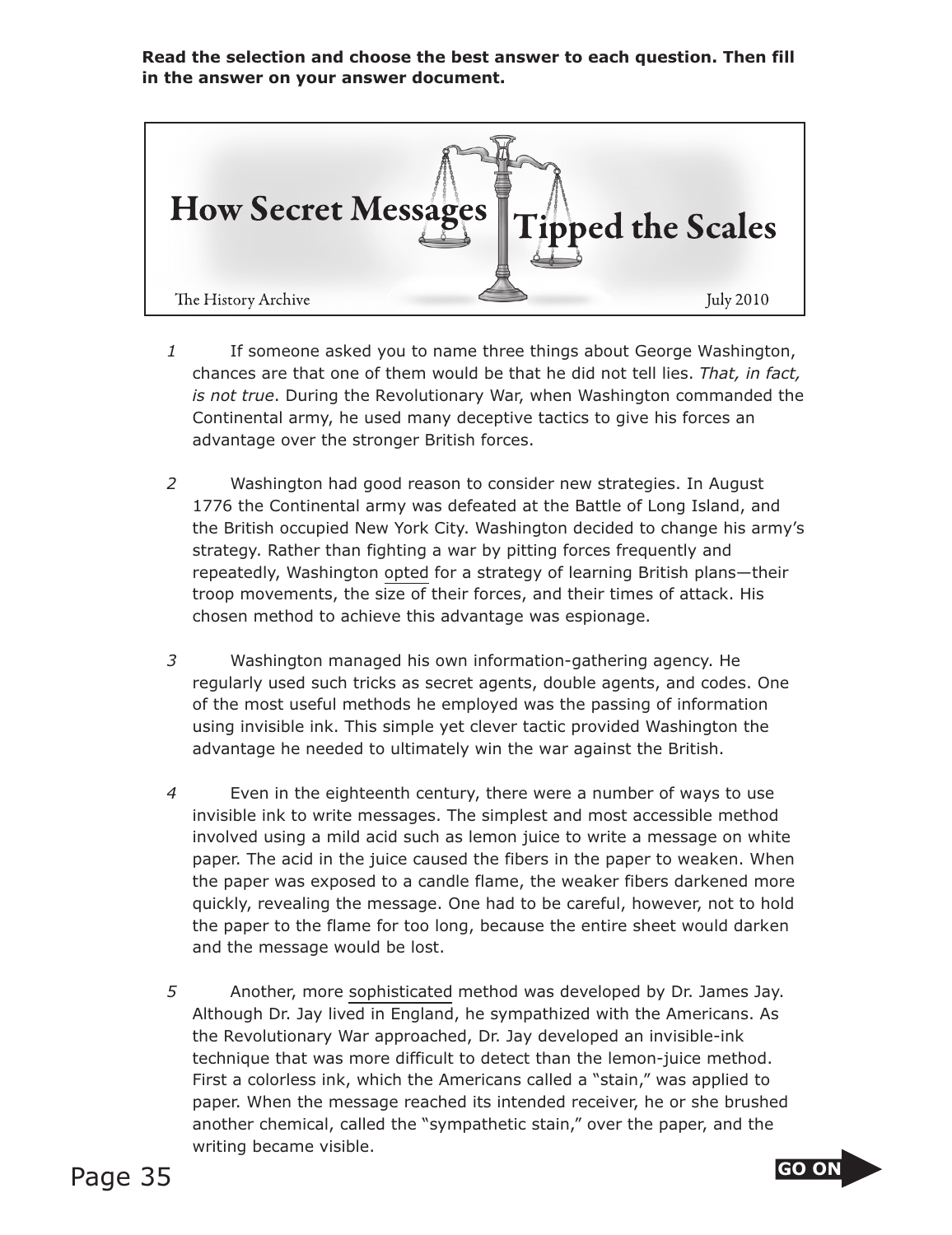*6* The Culper Ring, one of the most successful groups of **Give It a Try!** American spies, used Dr. Jay's invisible ink to send messages **1. Create the invisible ink.** Washington is said to have named the ring after Culpeper **2. Find an invisible-ink writing**<br>County in Virginia. Two central **tool.**<br>spies in the ring were Robert To write your invisible message Townsend and Abraham  $\begin{array}{c} \text{Weyl} \\ \text{Weyl} \\ \text{Weyl} \\ \text{Weyl} \\ \text{Weyl} \\ \text{Weyl} \\ \text{Weyl} \\ \text{Weyl} \\ \text{Weyl} \\ \text{Weyl} \\ \text{Weyl} \\ \text{Weyl} \\ \text{Weyl} \\ \text{Weyl} \\ \text{Weyl} \\ \text{Weyl} \\ \text{Weyl} \\ \text{Weyl} \\ \text{Weyl} \\ \text{Weyl} \\ \text{Weyl} \\ \text{Weyl} \\ \text{Weyl} \\ \text{Weyl} \\$ Woodhull. Townsend, a such as a toothpick, sn<br>morchant in Now York City saintbrush, or feather. merchant in New York City, suspicions. He often met British soldiers at social events and **4. Write your message.**<br>asked them questions for the **Exercise 1** Use a blank piece of paper or write between the lines of a letter. newspaper.

*7* Townsend used Dr. Jay's **dry completely.** meadow near the farm of  $\qquad \qquad$  the message to be read. Abraham Woodhull. Woodhull retrieved the messages and had

- to General Washington.<br>Washington is eaid to have a bowl.
	-

To write your invisible message

wrote for a local newspaper,<br>
which provided him with **in the lemon juice.**<br>
opportunities to interview Make sure not to use too much, or Make sure not to use too much, or

British officials without raising  $\parallel$  the message may still be visible.

## **5. Allow the lemon juice to**

information he had gathered<br>
from British officers to New York<br>
tavern-keeper Austin Roe. Roe lightbulb. Be careful not to burn the then traveled to Long Island  $\vert$  paper. As the paper heats up, the and left the messages in a  $\vert$  lemon juice will darken, allowing

them delivered to a Major Tallmadge in Connecticut, just across the Long Island Sound. Tallmadge then gave the messages to couriers, who carried them to General Washington.

- *8* Sometimes the spies wrote their secret messages between the lines of a letter to a friend or business partner. Other times they wrote the message on a blank piece of paper, which they would then package with a bundle of other blank papers. They predetermined the place in the bundle where the message lay concealed. This was the Culpers' favorite method, while General Washington preferred the first method.
- *9* The Culper Ring operated for six years in and around New York City. They are credited with having delivered information crucial to the Continental army's success on at least two occasions. In July 1780 they warned General Washington of a British plan to attack a fleet of French ships approaching Newport, Rhode Island. And in November 1780, based on information from Woodhull, Major Tallmadge led a successful raid on Fort St. George on Long Island.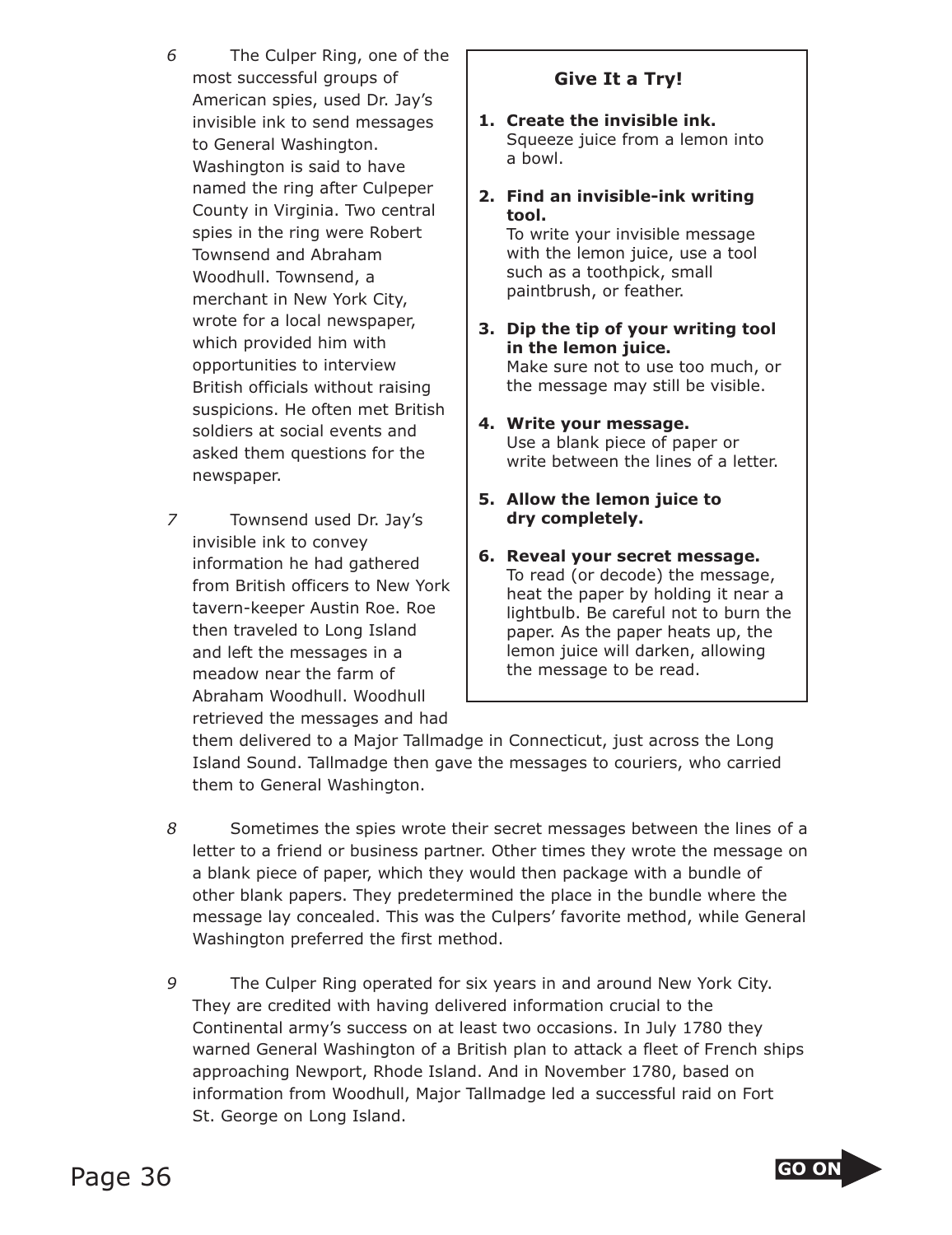*10* If not for these secret messages, the Revolutionary War may have turned out differently. As one old proverb states, "the pen is mightier than the sword." In the case of the Revolutionary War, it was the pen with invisible ink that gave a much-needed advantage to the Continental army in its struggle to secure independence for a new nation.

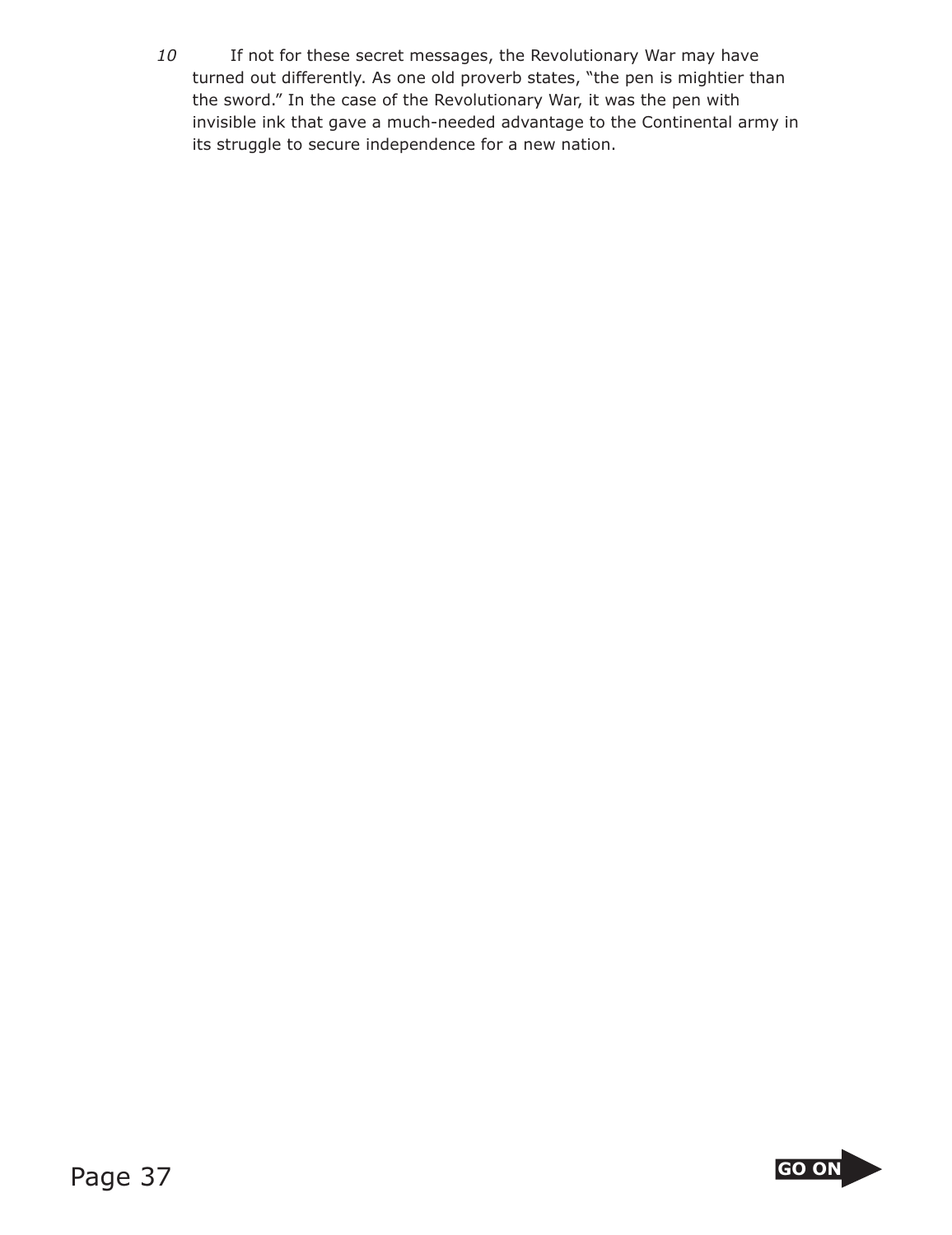- **43** The author wrote this article most likely to
	- **A** reveal a little-known factor that influenced the outcome of the Revolutionary War
	- **B** argue that British people sympathized with Americans during the Revolutionary War
	- **C** teach readers how to prepare the invisible ink that members of the Continental army used
	- **D** question whether Washington was as honest as many Americans believe

**44** Which words from paragraph 2 help the reader understand what opted means?

- **F** *pitting forces frequently*
- **G** *decided to change*
- **H** *army was defeated*
- **J** *times of attack*



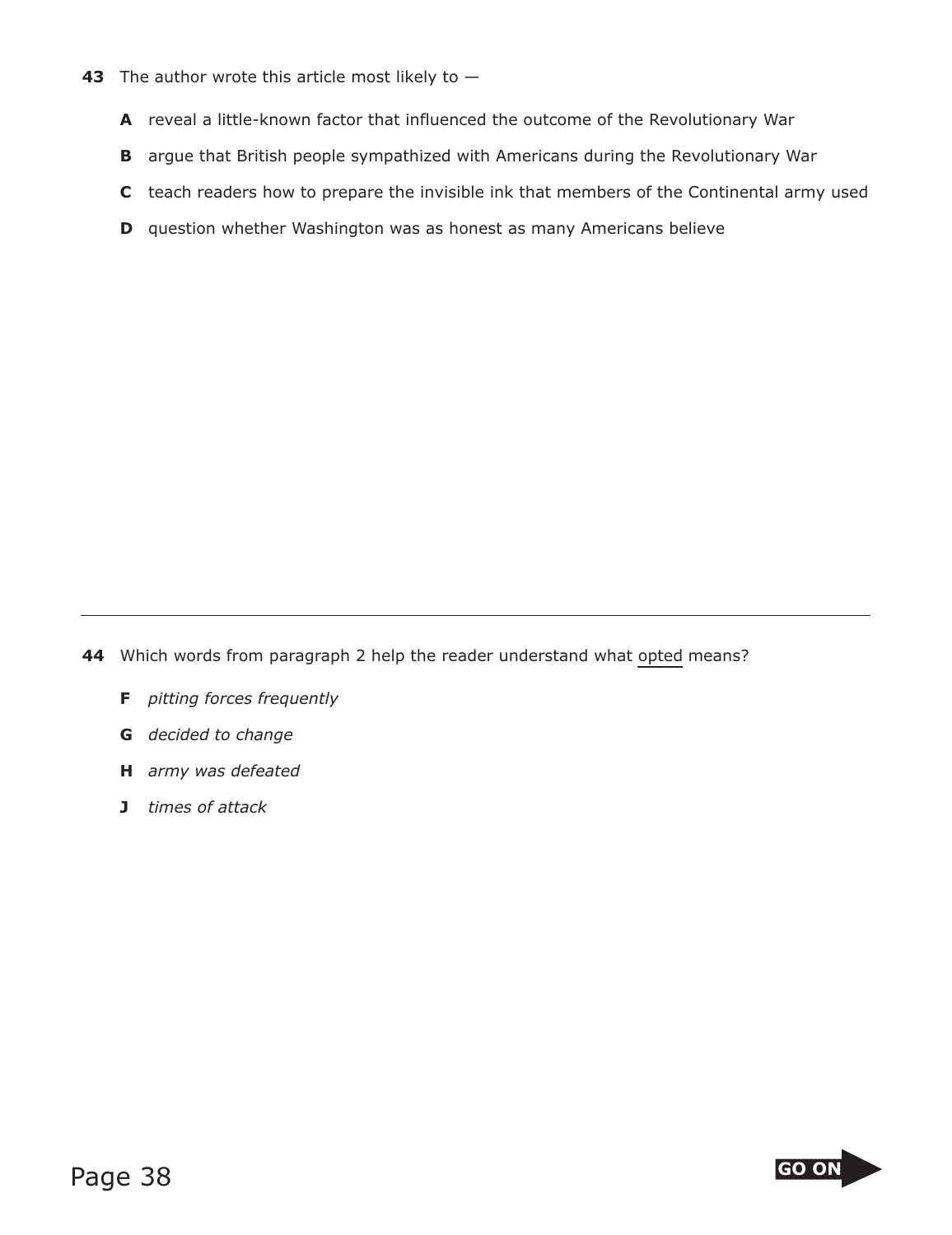- **45** The Culper Ring used Dr. Jay's invisible ink rather than lemon juice because Dr. Jay's ink was —
	- **A** more difficult for an enemy to discover
	- **B** Washington's preferred way to send a message
	- **C** suitable for writing between the lines of a letter
	- **D** a symbol of British support for the Americans

**46** What can the reader conclude about the author's opinion of Washington's strategy for information-gathering?

- **F** The author thinks Washington should have been more selective in choosing the Culper Ring.
- **G** The author admires Washington's resourcefulness.
- **H** The author believes that Washington should have been more careful about sending messages.
- **J** The author believes that Washington's patience helped him perfect his methods.

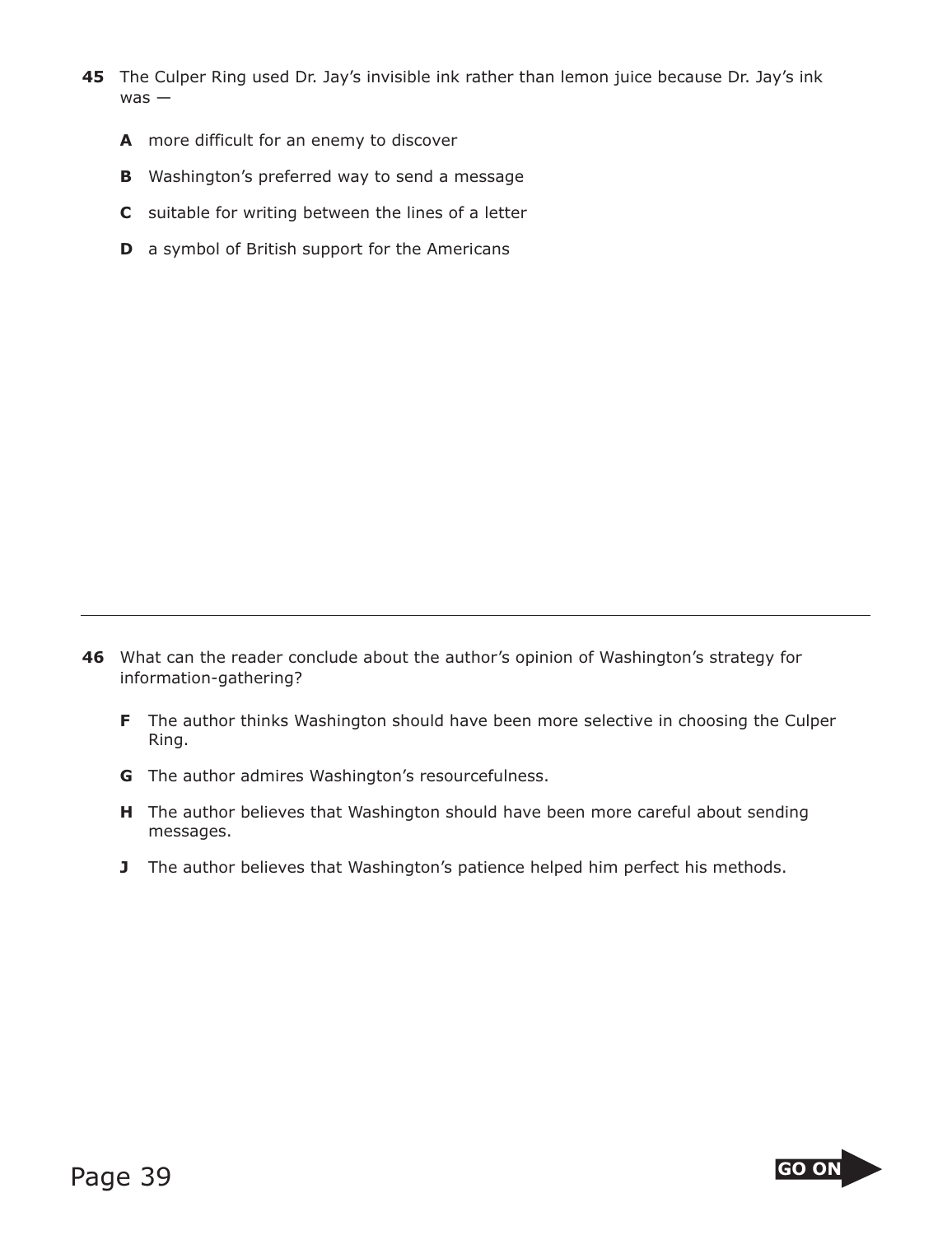- **47** Which statement from the article describes a positive result of Washington's military strategy?
	- **A** *And in November 1780, based on information from Woodhull, Major Tallmadge led a successful raid on Fort St. George on Long Island.*
	- **B** *He regularly used such tricks as secret agents, double agents, and codes.*
	- **C** *The Culper Ring operated for six years in and around New York City.*
	- **D** *Sometimes the spies wrote their secret messages between the lines of a letter to a friend or business partner.*

**48** The reader can conclude that the spies who made up the Culper Ring —

- **F** were each assigned a specific job
- **G** all fought in the Continental army
- **H** all came from Culpeper County in Virginia
- **J** were the first to use lemon juice for secret messages

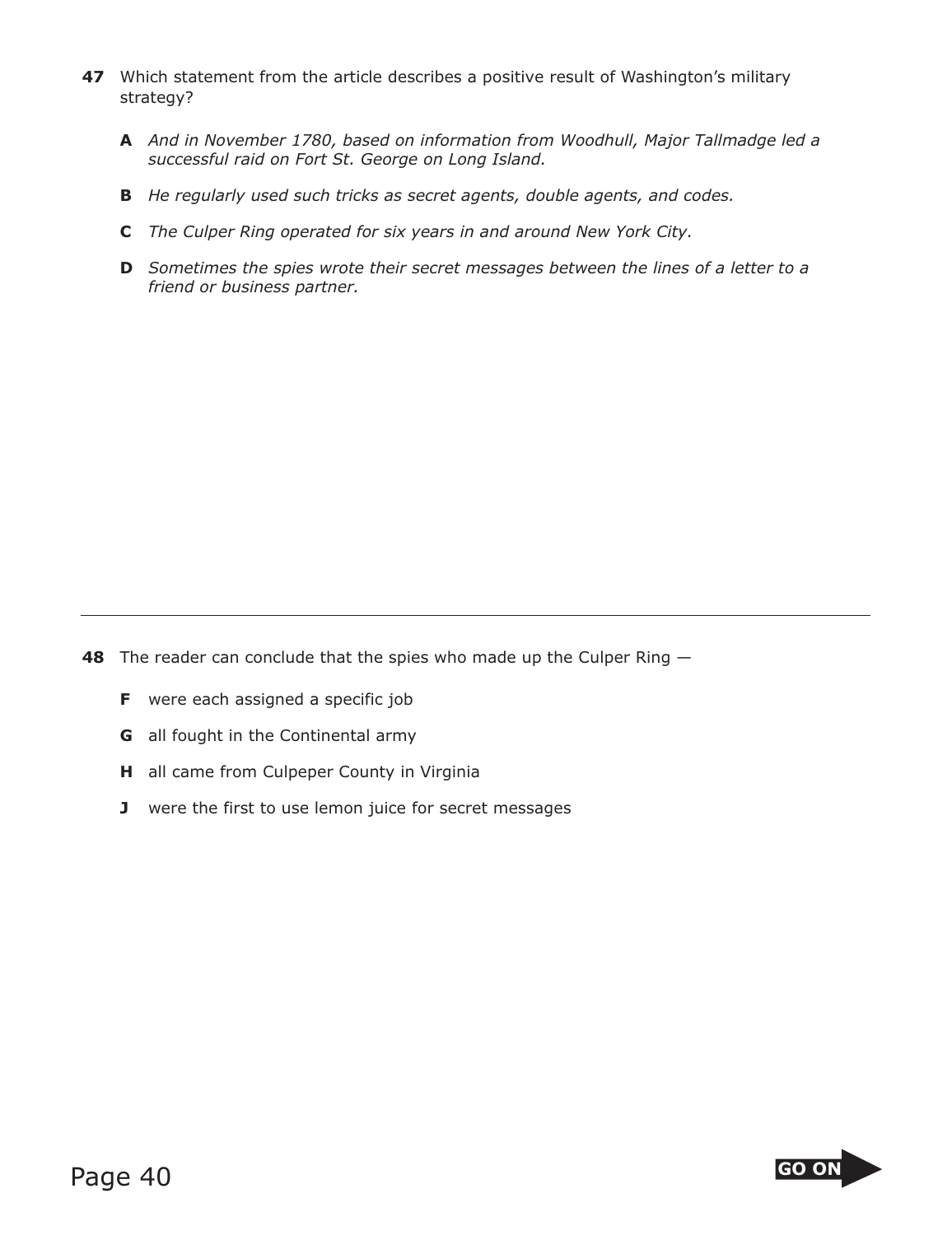- **49** In paragraph 5, the word sophisticated means
	- **A** risky
	- **B** expensive
	- **C** attractive
	- **D** elaborate

**50** What is the best summary of this article?

- **F** Invisible ink, which helped George Washington win the Revolutionary War against the British, can be easily made out of lemon juice. Another way to write with invisible ink is t ouse chemicals called "stain" and "sympathetic stain."
- **G** The Culper Ring was a group of American spies that operated around New York City during the Revolutionary War. The spies included Robert Townsend, Abraham Woodhull, Austin Roe, and Major Tallmadge.
- **H** During the Revolutionary War, George Washington established a network of spies that provided him with information about the British forces. One group, the Culper Ring, sent him many valuable messages written in invisible ink, a technique that helped Washington defeat the British.
- **J** Although many people believe that George Washington never lied, he did use deceptive tricks such as secret agents, double agents, and codes against the British during the Revolutionary War. He found that using invisible ink to send secret messages was especially useful.

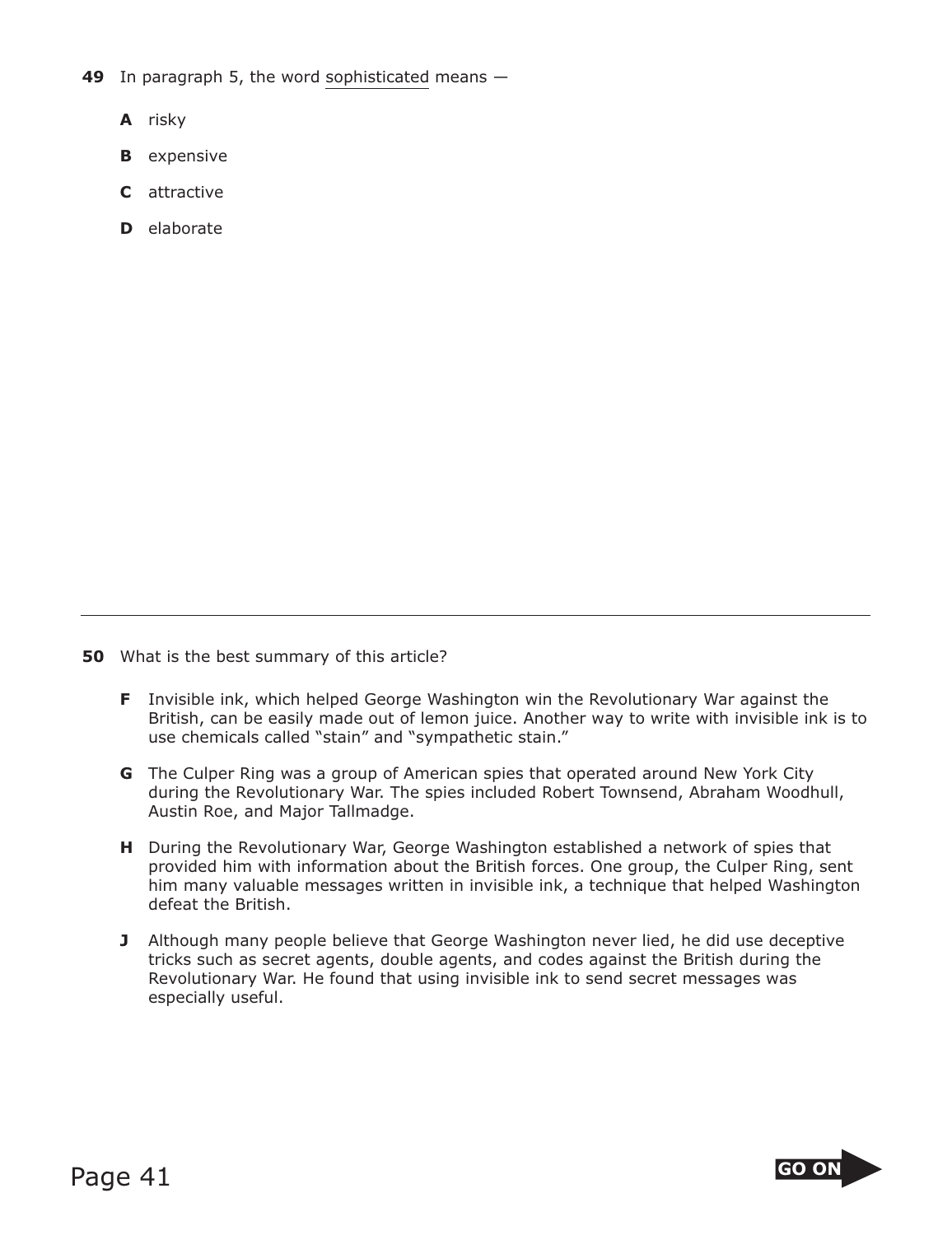- **51** In "Give It a Try!," how are Steps 3 and 6 similar?
	- **A** Both reveal the content of the message.
	- **B** Both contain suggestions for producing a successful message.
	- **C** Both identify the tool used to write the message.
	- **D** Both explain how to read the message.

**52** According to the article, why did Washington want his own information-gathering agency?

- **F** He trusted only friends to bring him accurate information.
- **G** He was fascinated with the idea of spies and invisible ink.
- **H** He thought the British were spying on his Continental forces.
- **J** He was unable to defeat British forces by traditional methods.

BE SURE YOU HAVE RECORDED ALL OF YOUR ANSWERS ON THE ANSWER DOCUMENT.